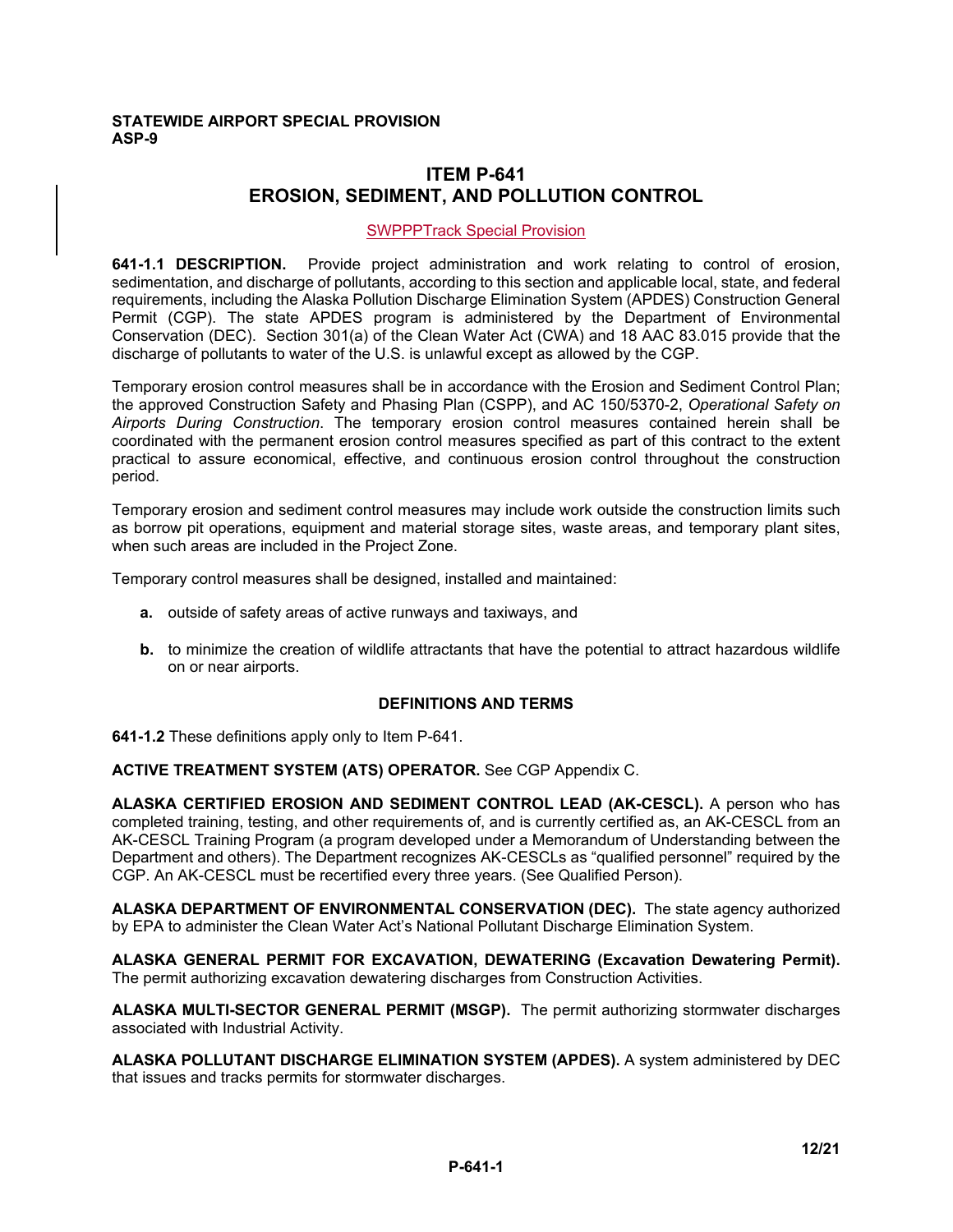### **BEST MANAGEMENT PRACTICES (BMPS).** See CGP Appendix C.

**CLEAN WATER ACT (CWA).** Federal Water Pollution Control Amendments of 1972, as amended (33 U.S.C. 1251 et seq.).

**CONSTRUCTION ACTIVITY.** Ground disturbing activity by the contractor, subcontractor or utility company; that may result in erosion, sedimentation, or a discharge of pollutants into stormwater. See CGP Appendix C.

**CONSTRUCTION GENERAL PERMIT (CGP)**. The permit authorizing stormwater discharges from Construction Activities, issued and enforced by Alaska DEC. It authorizes stormwater discharges providing permit conditions and water quality standards are met.

**U.S. ARMY CORPS OF ENGINEERS PERMIT (COE PERMIT).** A COE permit for construction in waters of the U.S. May be issued under Section 10 of the Rivers and Harbors Act of 1899, or Section 404 of the Clean Water Act.

**ELECTRONIC NOTICE OF INTENT (ENOI).** See CGP Appendix C.

**ELECTRONIC NOTICE OF TERMINATION (ENOT).** See CGP Appendix C.

**ENVIRONMENTAL PROTECTION AGENCY (EPA).** The federal agency charged to protect human health and the environment.

**ERODIBLE STOCKPILE.** Any material storage area or stockpile consisting of mineral aggregate, organic material, or a combination thereof, with greater than 5 percent passing the #200 sieve, and any material storage where wind or water transports sediments or other pollutants from the stockpile. Erodible Stockpile also includes any material storage area or stockpile, where the Engineer determines there is potential for wind or water transport, of sediments or other pollutants away from the stockpile.

**EROSION AND SEDIMENT CONTROL PLAN (ESCP).** The Department's project specific document that illustrates measures to control erosion and sediment on the project. The ESCP provides bidders with the basis for cost estimating and guidance for developing an acceptable Storm Water Pollutant Prevention Plan (SWPPP).

**FINAL STABILIZATION.** See CGP, Appendix C, "Stabilization."

**HAZARDOUS MATERIAL CONTROL PLAN (HMCP).** The Contractor's detailed project specific plan for prevention of pollution from storage, use, transfer, containment, cleanup, and disposal of hazardous material (including, but are not limited to, petroleum products related to construction activities and equipment). The HMCP is included as an appendix to the SWPPP.

**MUNICIPAL SEPARATE STORM SEWER SYSTEM (MS4) PERMIT.** A DEC stormwater discharge permit issued to certain local governments and other public bodies, for operation of stormwater conveyances and drainage systems. See CGP Appendix C.

**OPERATOR(S).** The party(s) responsible to obtain CGP permit coverage. CGP, Appendix C.

- **a.** Contractor the Contractor is an Operator inside and outside the Project Zone.
- **b.** Department the Department is an Operator inside the Project Zone.

**POLLUTANT.** Any substance or item meeting the definition of pollutant contained in 40 CFR § 122.2. A partial listing from this definition includes: dredged spoil, solid waste, sediment, sewage, garbage, sewage sludge, chemical wastes, biological materials, wrecked or discarded equipment, rock, sand, cellar dirt, and industrial or municipal waste.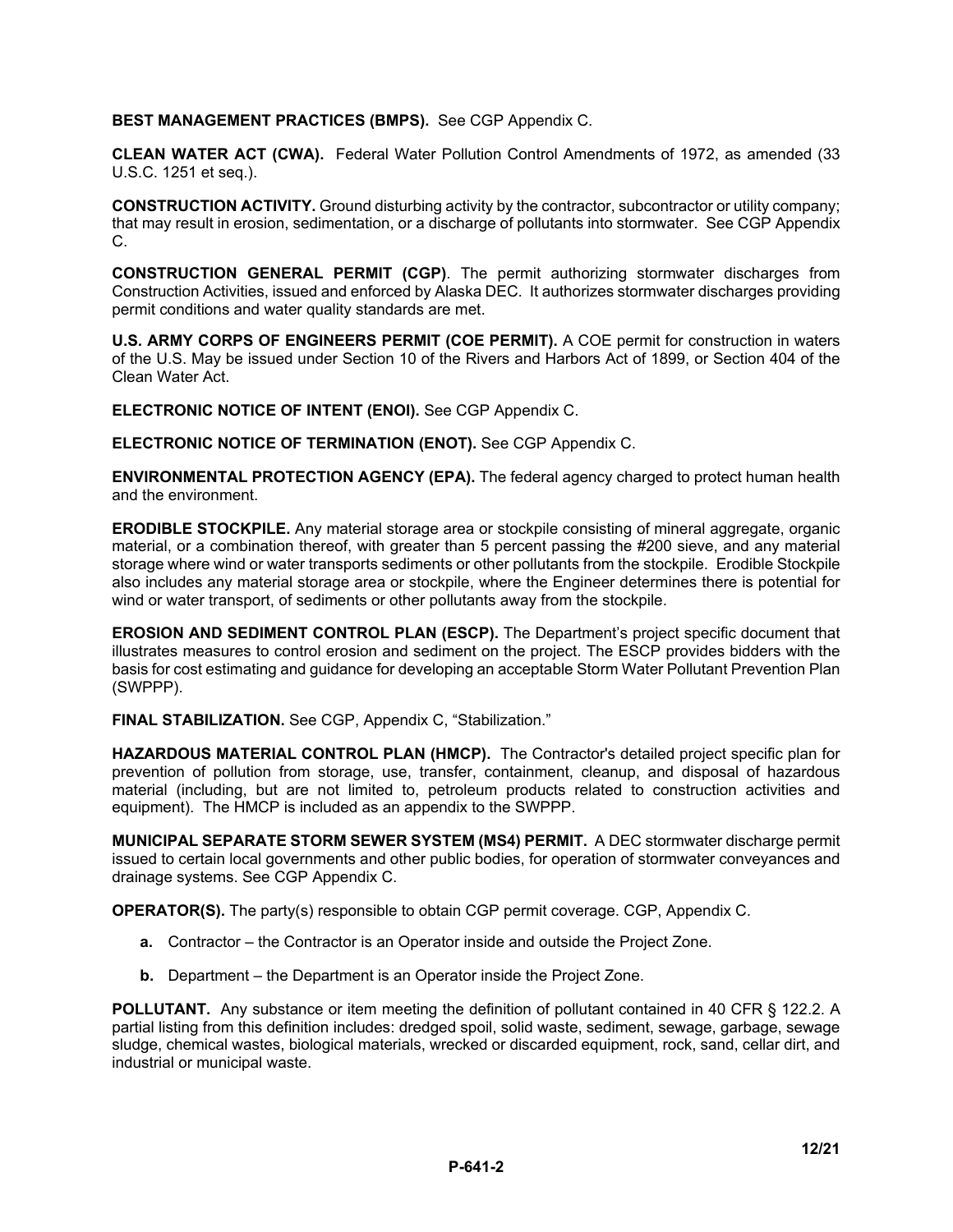**PROJECT ZONE.** The physical area provided by the Department for Construction. The Project Zone includes the area of airport property or facility under construction, project staging and equipment areas, and material and disposal sites; when those areas, routes and sites, are provided by the Contract.

Material sites, material processing sites, disposal sites, haul routes, staging and equipment storage areas; that are furnished by the Contractor or a commercial operator, are not included in the Project Zone.

**QUALIFIED PERSON.** See CGP Appendix C and Subsection 641-1.4.

**SPILL PREVENTION, CONTROL AND COUNTERMEASURE PLAN (SPCC PLAN).** The Contractor's detailed plan for petroleum spill prevention and control measures that meet the requirements of 40 CFR 112.

**SPILL RESPONSE FIELD REPRESENTATIVE.** The Contractor's representative with authority and responsibility for managing, implementing, and executing the HMCP and SPCC Plan.

**STORM EVENT.** See CGP Appendix C.

**STORM WATER POLLUTION PREVENTION PLAN TWO (SWPPP2).** The Contractor's plan for compliance with both the CGP and MSGP construction activities outside the Project Zone.

**SUPERINTENDENT.** The Contractor's duly authorized representative with authority and responsibility for the overall operation of the Project, and Contractor furnished sites and facilities.

**SWPPP AMENDMENT.** A modification to the SWPPP. CGP Part 5.0.

**SWPPP MANAGER.** The Contractor's Qualified Person with authority and responsibility. CGP Appendix C.

**SWPPP PREPARER.** The Contractor's Qualified Person with authority and responsibility. CGP Appendix C.

**SWPPPTRACK.** Software subscription service version SWPPPTrack LTIS AK developed and provided by Storm Water Simplified Ltd, for use on construction projects that require coverage under the APDES CGP.

**TEMPORARY STABILIZATION**. See CGP Appendix C. See "Stabilization."

**641-1.2.1 REFERENCE.** A complete list of websites and documents referenced herein can be found at the DOT&PF Statewide Design and Engineering Services Stormwater webpage.

DEC Permit information can be found at the DEC Division of Water webpage. SWPPP preparation documents can be found at the DOT&PF Design and Engineering Services Stormwater webpage. Construction forms are found at the DOT&PF Design and Engineering Services Construction Forms webpage.

### **641-1.3 PLAN AND PERMIT SUBMITTALS.**

For plans listed in Subsection 80-03.d (SWPPP, HMCP, and SPCC), use the Contractor submission and Department review deadlines identified in this Subsection.

Partial and incomplete submittals will not be accepted for review. Any submittal that is re-submitted or revised after submission, but before the review is completed, will restart the submittal review timeline. No additional Contract time or additional compensation will be allowed due to delays caused by partial or incomplete submittals, or required re-submittals.

**a. Storm Water Pollution Prevention Plan.** Submit an electronic copy and one hard copy of the SWPPP to the Engineer for approval. Deliver these documents to the Engineer at least 21 days before beginning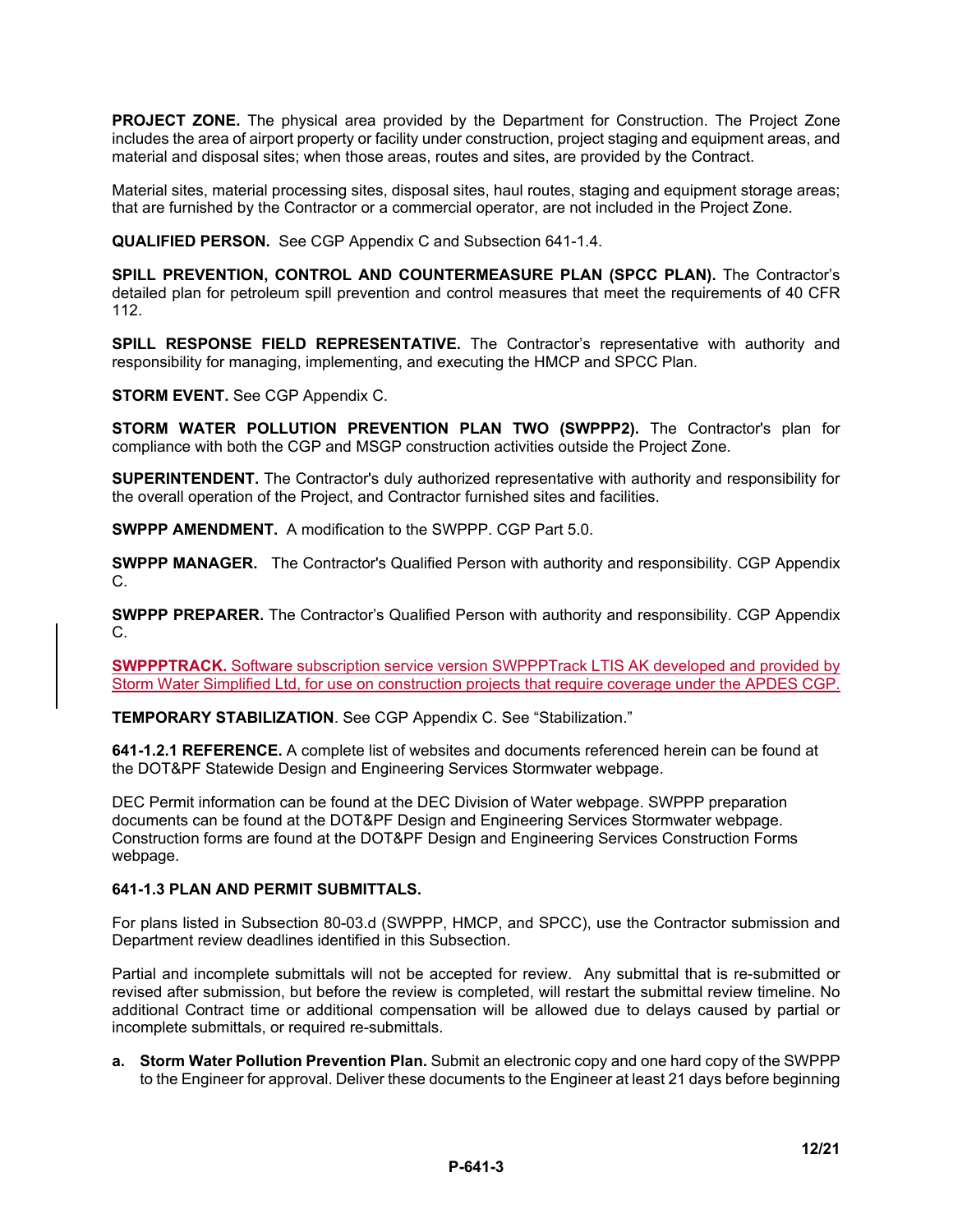Construction Activity. Organize the SWPPP and related documents for submittal according to the requirements of Subsection 641-2.1.b

The Department will review the SWPPP submittals within 14 days after they are received. Submittals will be returned to the Contractor, and marked as either "rejected" with reasons listed or as "approved" by the Department. When the submittal is rejected, the Contractor must revise and resubmit the SWPPP. The 14 day review period will restart when the contractor submits an electronic copy and one hard copy of the revised SWPPP to the Engineer for approval.

After the SWPPP is approved and certified by the Department using Form 25D-109, the Contractor must certify the approved SWPPP using Form 25D-111. See Subsection 641-1.3.d for further SWPPP submittal requirements.

- **b. Hazardous Material Control Plan.** The HMCP Template can be found at the DOT&PF Construction Forms webpage. The HMCP submittal and review timeline, and signature requirements are the same as the SWPPP.
- **c. Spill Prevention, Control and Countermeasure Plan.** When a SPCC Plan is required under Subsection 641-2.3, submit an electronic copy and one hard copy of the SPCC Plan to the Engineer. Deliver these documents to the Engineer at least 21 days before beginning Construction Activity. The Department reserves the right to review the SPCC Plan and require modifications.
- **d. CGP Coverage.** The Contractor is responsible for permitting of Contractor and subcontractor Construction Activities related to the Project. Do not use the SWPPP for Construction Activities outside the Project Zone where the Department is not an operator. For Construction Activities outside the Project Zone, the Contractor must use a SWPPP2. Department approval is not needed for a SWPPP2.

After the Department certifies the SWPPP and prior to beginning Construction Activity, submit an eNOI with the required fee to DEC for coverage under the CGP. Submit a copy of the signed eNOI and DEC's written acknowledgement (by letter or other document), to the Engineer as soon as practicable and no later than three days after filing eNOI or receiving a written response.

Do not begin Construction Activity until the conditions listed in Subsection 641-3.1.a are completed.

The Department will submit an eNOI to DEC for Construction Activities inside the Project Zone. The Engineer will provide the Contractor with a copy of the Department's eNOI and DEC's written acknowledgment (by letter or other document), for inclusion in the SWPPP.

Before Construction Activities occur, transmit to the Engineer one hard copy and an electronic copy of the approved and certified SWPPP, with signed Delegations of Signature Authorities on Forms 25D-107 and 25D-108, SWPPP Certifications on Forms 25D-111 and 25D-109, both permittee's signed eNOIs and DEC's written acknowledgement.

- **e. DEC SWPPP Review.** When CGP Part 2.1.3 or 2.1.4, requires DEC SWPPP review:
	- **(1)** Transmit a copy of the Department-approved SWPPP to DEC using delivery receipt confirmation;
	- **(2)** Transmit a copy of the delivery receipt confirmation to the Engineer within seven (7) days of receiving the confirmation; and
	- **(3)** Retain a copy of delivery receipt confirmation in the SWPPP.
- **f. Local Government SWPPP Review.** When local government or the CGP Part 2.1.4, requires local government review:
	- **(1)** Transmit a copy of the Department-approved SWPPP and other information as required to local government, with the required fee. Use delivery receipt confirmation;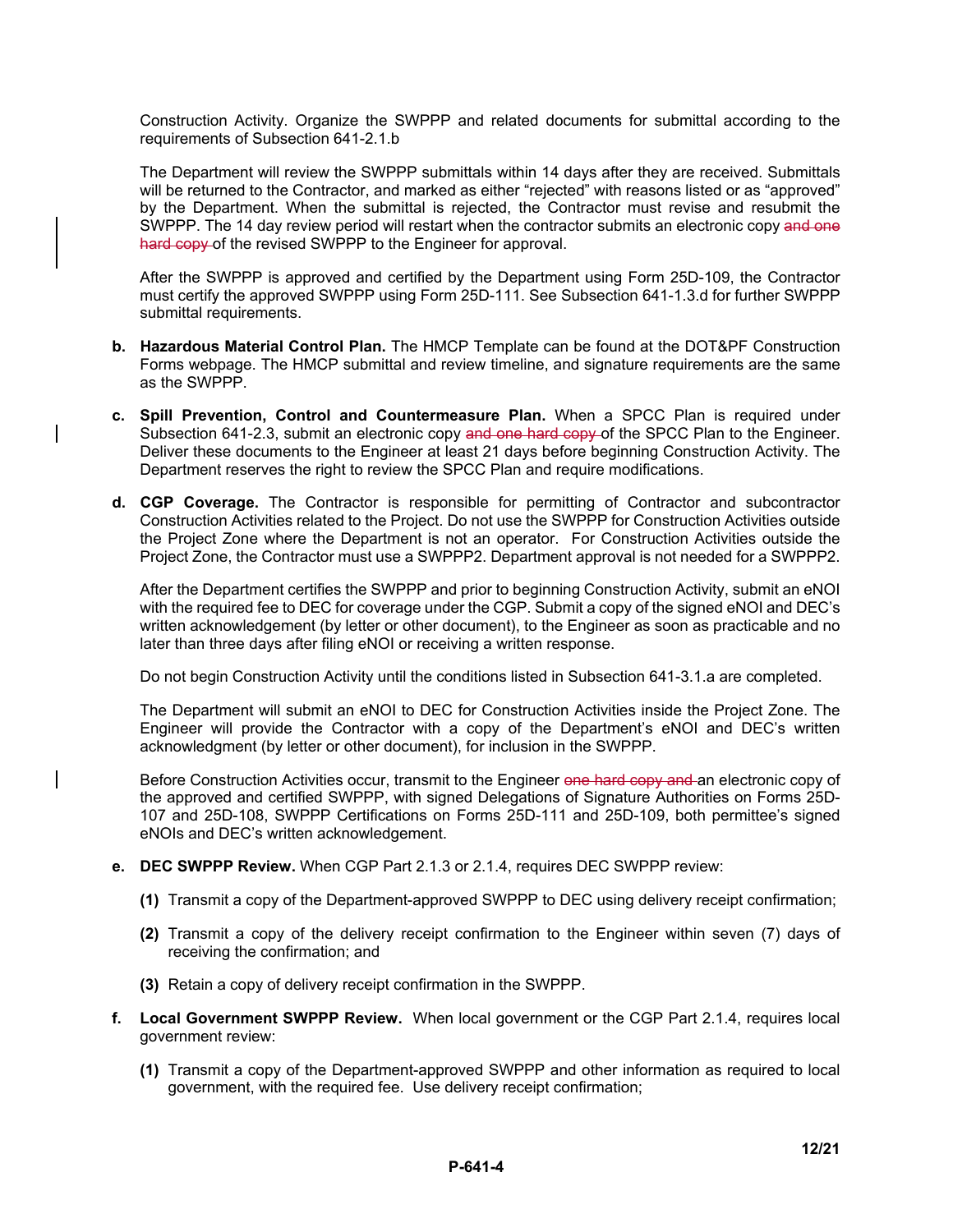- **(2)** Transmit a copy of the delivery receipt confirmation to the Engineer within seven days of receiving the confirmation;
- **(3)** Transmit a copy of any comments by the local government to the Engineer within seven days of receipt;
- **(4)** Amend the SWPPP as necessary to address local government comments and transmit SWPPP Amendments to the Engineer within seven days of receipt of the comments;
- **(5)** Include a copy of local government SWPPP review letter in the SWPPP; and
- **(6)** File a notification with local government that the project is ending.
- **g. Modifying Contractor's eNOI.** When required by the CGP Part 2.7, modify your eNOI to update or correct information within 30 calendar days of the change. Reasons for modification are found in the CGP Part 2.7.1. The Contractor must submit an eNOT instead of an eNOI modification when the operator has changed. The new operator must file an eNOI to obtain permit coverage.

**641-1.4 PERSONNEL QUALIFICATIONS.** Provide documentation in the SWPPP that the individuals serving in these positions meet the personnel qualifications. The Department accepts the following certificates as equivalent to AK-CESCL: CPESC, Certified Professional in Erosion and Sediment Control or CISEC, Certified Inspector in Sediment and Erosion Control, which are found in the CGP Appendix C and repeated below.

| <b>Personnel Title</b>                            | <b>Required Qualifications</b>                                                                                                                                                                                                                                                                                     |
|---------------------------------------------------|--------------------------------------------------------------------------------------------------------------------------------------------------------------------------------------------------------------------------------------------------------------------------------------------------------------------|
| <b>SWPPP Preparer</b>                             | Current certification as a Certified Professional in Erosion and<br>Sediment Control (CPESC);<br>OR.                                                                                                                                                                                                               |
|                                                   | Current certification as AK-CESCL, and at least two years' experience<br>in erosion and sediment control, as a SWPPP Manager or SWPPP<br>writer, or equivalent.<br>OR.                                                                                                                                             |
|                                                   | Professional Engineer registered in the State of Alaska with current<br>certification as AK-CESCL.                                                                                                                                                                                                                 |
| Superintendent                                    | Current AK-CESCL or substitute training from CGP Appendix C<br>Qualified Person Table 4                                                                                                                                                                                                                            |
| <b>SWPPP Manager</b>                              | Current AK-CESCL or substitute training from CGP Appendix C<br>Qualified Person Table 4                                                                                                                                                                                                                            |
| <b>Active Treatment</b><br><b>System Operator</b> | Current AK-CESCL or substitute training from CGP Appendix C<br>Qualified Person Table 4. ATS operator should possess a recognized<br>certification, or professional standing, or who by extensive knowledge,<br>training, and experience has successfully demonstrated the ability to<br>meet the ATS requirement. |

### **Table 641-1 Personnel Qualifications**

### **641-1.5 SIGNATURE/CERTIFICATION REQUIREMENTS AND DELEGATIONS.**

- **a. eNOI and eNOT.** The eNOI, eNOT, and eNOI Modifications must be signed and certified by a responsible corporate officer according to CGP Appendix A, Part 1.12. Signature and certification authority for the eNOI and eNOT cannot be delegated.
- **b. Delegation of Signature Authority for Other SWPPP Documents and Reports.** Use Form 25D-108 to delegate signature authority and certification authority to the Superintendent position, according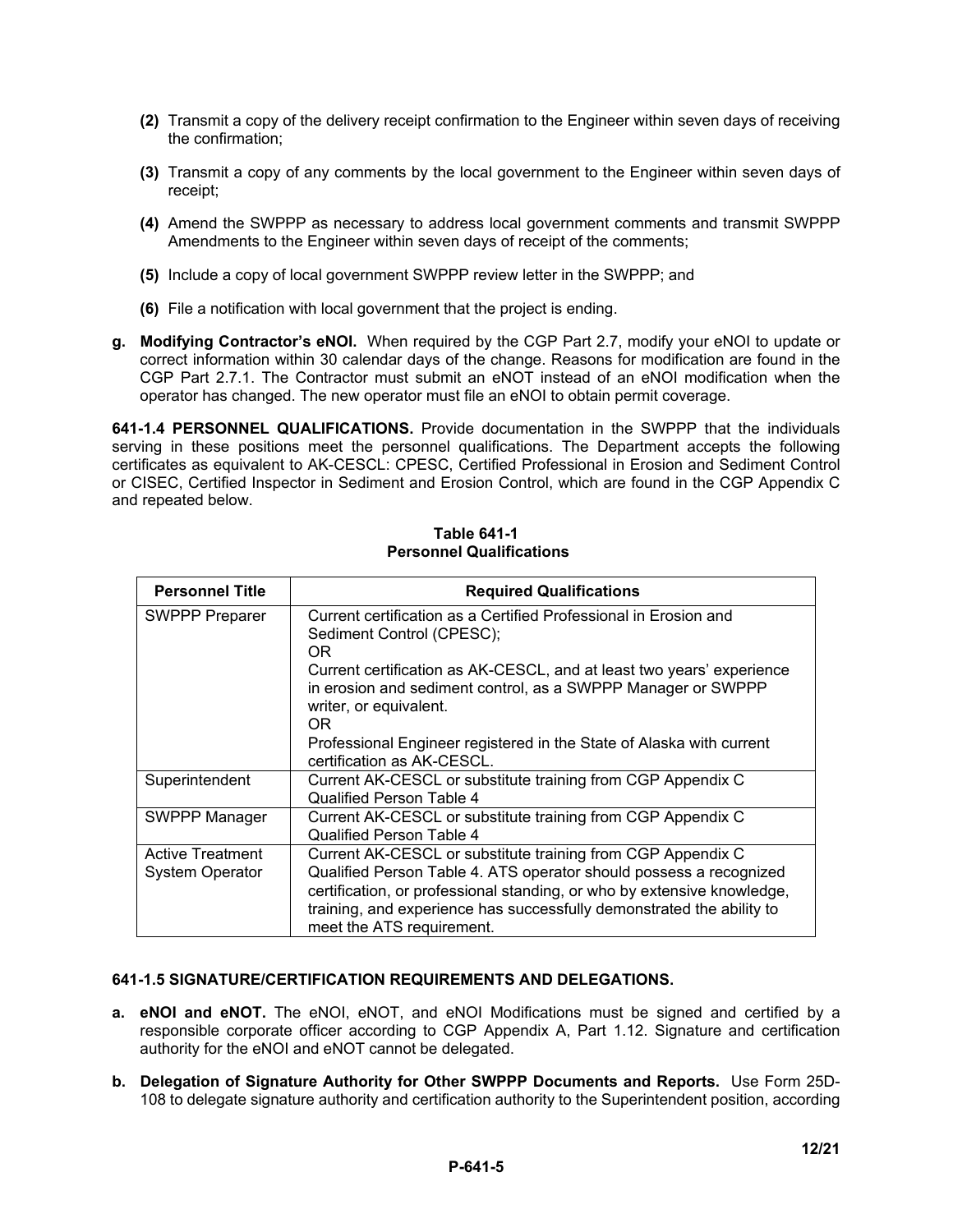to CGP Appendix A, Part 1.12.3, for the SWPPP, inspection reports and other reports required by the CGP. The Superintendent position is responsible for signing and certifying the SWPPP, inspection reports, and other reports required by the CGP, except the eNOI, eNOI Modifications, and eNOT.

The Engineer will provide the Department's delegation on Form 25D-107, which the Contractor must include in the SWPPP.

- **c. Subcontractor Certification.** Subcontractors must certify on Form 25D-105, that they have read and will abide by the CGP and the conditions of the project SWPPP.
- **d. Signatures and Initials.** Where documents are completed in SWPPPTrack, utilize SWPPPTrack to sign and initial documents. When documents are not completed in SWPPPTrack (e.g. Form 25D-111 SWPPP Certification for Contractor), upload scanned copies after signing and initialing the documents into SWPPPTrack.Certify or initial on the CGP documents and SWPPP forms, wherever a signature or initial is required.

### **641-1.6 RESPONSIBILITY FOR STORM WATER PERMIT COVERAGE.**

- **a.** The Department and the Contractor are jointly responsible for permitting and permit compliance within the Project Zone.
- **b.** The Contractor is responsible for permitting and permit compliance for all construction support activity in the Project Zone and outside the Project Zone. The Contractor has sole responsibility for compliance with DEC, COE and other applicable federal, state, and local requirements, and for securing all necessary clearances, rights, and permits. The Contractor shall be responsible for protection, care, and upkeep of all work, and all associated off-site zones. Subsection 70-02 describes the requirement to obtain permits, and to provide permit documents to the Engineer.
- **c.** The Contractor is responsible for obtaining an Excavation Dewatering Permit (AKG002000) if construction activities are within 1,500 feet of a DEC-identified contaminated site or groundwater plume.
- **d.** An entity that owns or operates, a commercial plant as defined in Subsection 80-01.d. or material source or disposal site outside the Project Zone, is responsible for permitting and permit compliance. The Contractor has sole responsibility to verify that the entity has appropriate permit coverage. Subsection 70-02 describes the requirement to obtain permits, and to provide permit documents to the Engineer.
- **e.** The Department is not responsible for permitting or permit compliance, and is not liable for fines resulting from noncompliance with permit conditions:
	- **(1)** For areas outside the Project Zone;
	- **(2)** For Construction Activity and Support Activities outside the Project Zone; and
	- **(3)** For commercial plants, commercial material sources, and commercial disposal sites.

### **641-1.7 UTILITY. (RESERVED FOR REGIONS)**

**641-1.8 USE OF SWPPPTRACK.** The Contractor is responsible for purchasing and contracting with Storm Water Simplified Ltd. for the use of the SWPPPTrack software application and services until final stabilization is achieved and the eNOT has been completed. Contact SWPPPTrack Alaska Support at (888)401-1993 or AKSupport@SWPPPTrack.com for project fees, setup coordination, device requirements, and training.

Perform and document all inspections required by the CGP and the SWPPP with SWPPPTrack and populate all inspection fields accurately to represent current project conditions. Complete the following forms using SWPPPTrack: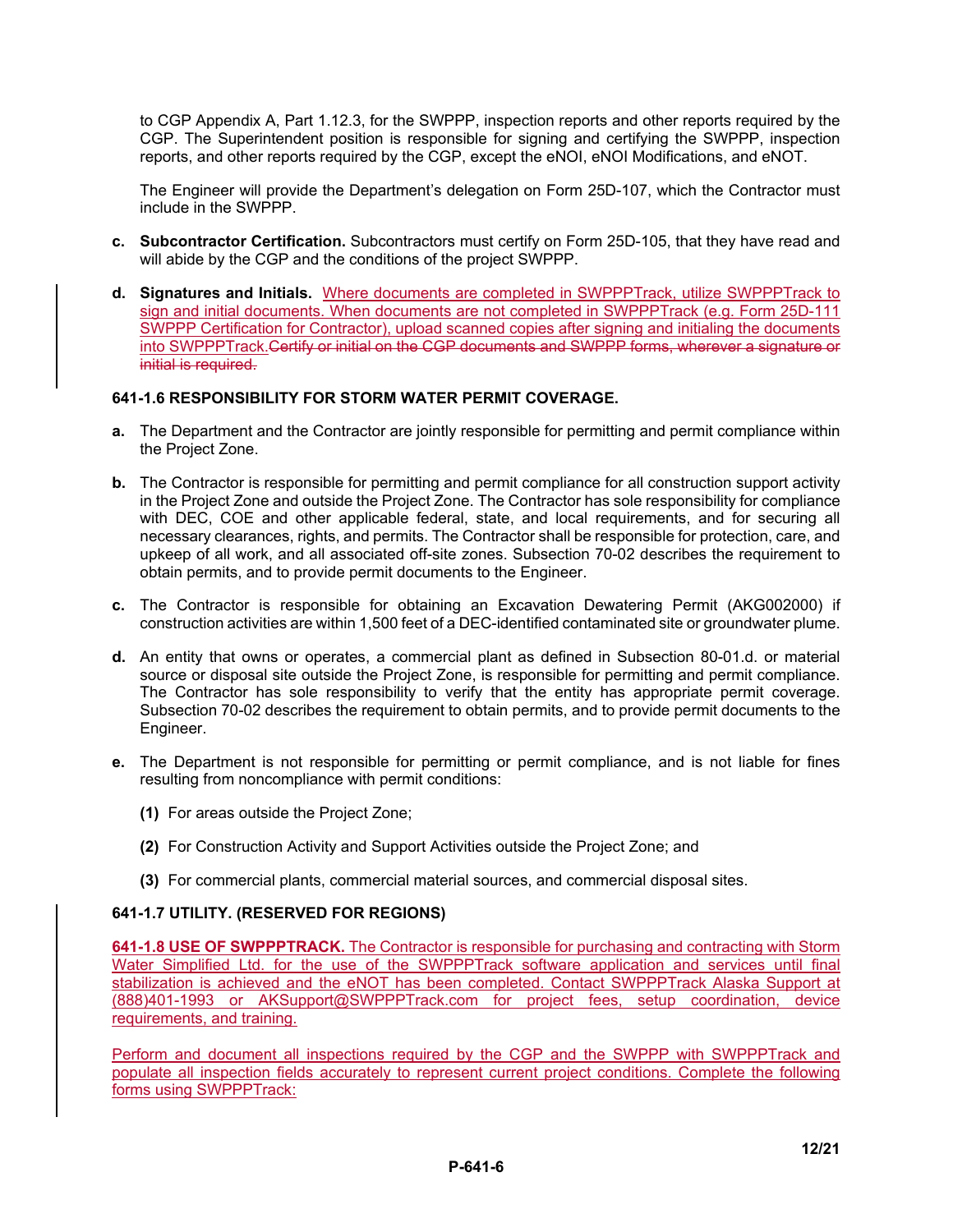- **a.** SWPPP Construction Site Inspection Report (25D-100)
- **b.** SWPPP Grading & Stabilization Activities Log (25D-110)
- **c.** SWPPP Corrective Action Log (25D-112)
- **d.** SWPPP Amendment Log (25D-114)
- **e**. SWPPP Daily Record of Rainfall (25D-115)
- **f.** SWPPP Training Log (25D-125)
- **g.** SWPPP Project Staff Tracking (25D-127)

### **641-2.1 STORM WATER POLLUTION PREVENTION PLAN (SWPPP) REQUIREMENTS.**

### **a. SWPPP Preparer and Pre-Construction Site Visit.**

Use a SWPPP Preparer to develop the SWPPP in accordance with the CGP, DEC and Department SWPPP templates. See Subsection P-641-1.2.1 for guidance and templates. The SWPPP Preparer must conduct a pre-construction inspection at the Project Site before Construction Activity begins. If the SWPPP Preparer is not a Contractor employee, the SWPPP Preparer must visit the site accompanied by the Contractor. Give the Department at least seven days advance notice of the site visit, so that the Department may participate.

Document the SWPPP Preparer's pre-construction inspection in the SWPPP on Form 25D-106, SWPPP Pre-Construction Site Visit, including the names of attendees and the date.

#### **b. Developing the SWPPP.**

Use the Department's ESCP, Environmental commitments, and other Contract documents as a starting point for developing the SWPPP.

Develop the SWPPP with sections and appendices, according to the DEC CGP SWPPP template and DOT&PF SWPPP template. Include information required by the Contract and described in the CGP Part 5.0. Use SWPPP forms found at the DOT&PF Construction Forms website.

Compile the SWPPP in three ring binders with tabbed and labeled dividers for each appendix. One electronic copy of the SWPPP must be submitted as a single PDF file.

### **c. SWPPP Considerations and Contents.**

- **(1)** The SWPPP must provide erosion and sediment control measures for all Construction Activity within the Project Zone. Construction Activity outside the Project Zone must have permit coverage and document permit compliance according to a SWPPP2.
- **(2)** The SWPPP must consider the activities of the Contractor and all subcontractors and utility companies performing work in the Project Zone. The SWPPP must describe the roles and responsibilities of the Contractor, subcontractors, utility companies, and the Department with regard to implementation of the SWPPP. The SWPPP must identify all operators for the project, including utility companies performing Construction Activity, and identify the areas:
	- **(a)** Over which each operator has operational control, and;
	- **(b)** Where the Department and Contractor are co-operators.
- **(3)** For work outside the Project Zone the SWPPP must identify the entity that has stormwater permit coverage, the operator, and the areas that are: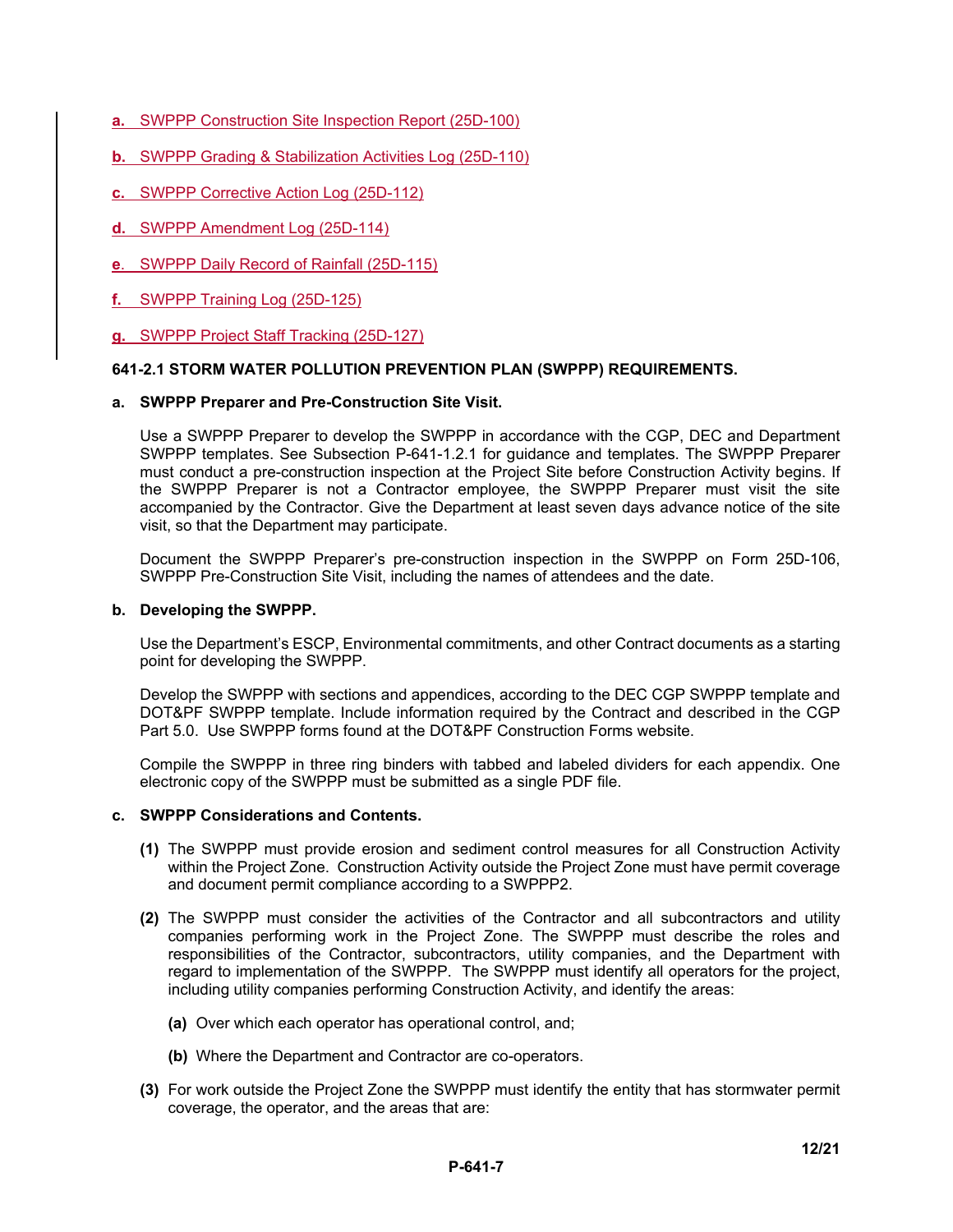- **(a)** Dedicated to the project and where the Department is not an operator; and
- **(b)** Not dedicated to the project, but used for the project.
- **(4)** The SWPPP must meet all CGP requirements. Utilize the DEC CGP SWPPP Template in conjunction with the DOT&PF SWPPP Template to develop the SWPPP.
- **(5)** Comply with the CGP Part 1.4.3 Authorized Non-Storm Water Discharges.
- **(6)** If the project discharges to a Tier III, Outstanding Natural Resource Water, comply with CGP Part 2.1.6. Submittal deadlines apply prior to filing an eNOI and beginning construction activities. As noted, none have been designated in the state of Alaska as of the issuance of the 2021 CGP.
- **(7)** There are special requirements in the CGP Part 3.2, for stormwater discharges into an impaired water body, and they may include monitoring of stormwater discharges. The Contractor is responsible for monitoring and reporting outside the Project Zone.
- **(8)** Describe the sequence and timing of activities that disturb soils and BMP implementation and removal. Phase earth disturbing activities to minimize unstabilized areas, and to achieve temporary or final stabilization. Whenever practicable incorporate final stabilization work into excavation, embankment and grading activities. Include drawings showing each phase of the project with the BMPs implemented in the phase.
- **(9)** Delineate the site according to CGP Part 4.2.1.
- **(10)** Minimize the amount of soil exposed and preserve natural topsoil on site, unless infeasible according to the CGP Part 4.2.2.
- **(11)** Describe methods and time limits, to initiate temporary or final soil stabilization. Comply with stabilization requirements in the CGP Part 4.5.
- **(12)** If construction will cease during winter months, describe all requirements for winter shutdown according to the CGP Part 4.12.
- **(13)** Plans for ATS must meet with the requirements in the CGP Part 2.1.5 and 4.6.
- **(14)** Design all temporary BMPs to accommodate a two year 24-hour storm event. All installed control measures must be described and documented in the SWPPP, according to the CGP Part 5.3.6. All installed BMPs must include a citation from a published BMP Manual, publication, or manufacturers specification used as a source, or include a statement "No BMP Manual was used for this design." If using out of state BMPs follow the instructions in the SWPPP Guide, found at the DOT&PF Stormwater webpage.
- **(15)** Provide a legible site map or set of maps in the SWPPP, showing the entire site and identifying boundaries of the property where construction and earth-disturbing activities will occur. Include all the elements described in the CGP Part 5.3.5, and DEC CGP SWPPP Template Section 5.0.
- **(16)** Identify the inspection frequency in the SWPPP according to the CGP Part 6.1.
- **(17)** Linear Project Inspections, described in CGP Part 6.5, are not applicable to this contract.
- **(18)** The SWPPP must cite and incorporate applicable requirements of the project permits, environmental commitments, COE permit, and commitments related to historic preservation. Make additional consultations or obtain permits as necessary for Contractor specific activities that were not included in the Department's permitting and consultation.
- **(19)** The SWPPP is a dynamic document. Keep the SWPPP current by noting installation, modification, and removal of BMPs, and by using amendments, SWPPP amendment logs, inspection reports,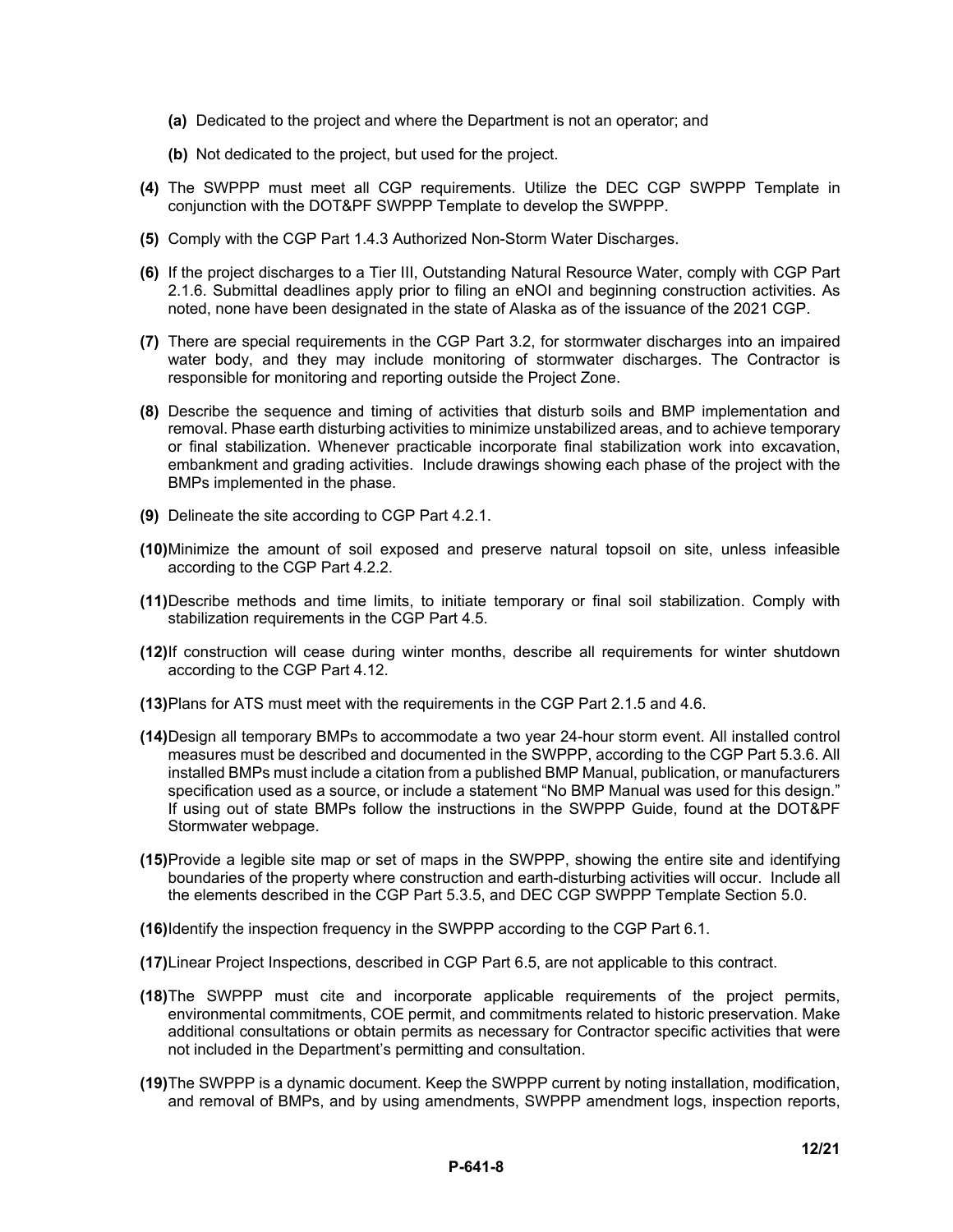corrective action logs, records of land disturbance and stabilization, and any other records necessary to document stormwater pollution prevention activities and to satisfy the requirements of the CGP and this specification. See Subsection 641-3.3 for more information.

### **d. Recording Personnel and Contact Information in the SWPPP.**

Identify the SWPPP Manager as the Storm Water Lead and Stormwater Inspector positions in the SWPPP. Document the SWPPP Manager's responsibilities in Section 2.0 Stormwater Contacts, of the SWPPP template and:

- **(1)** Identify that the SWPPP Manager does not have authority to sign inspection reports (unless the SWPPP Manager is also the designated project Superintendent).
- **(2)** Identify that the SWPPP Manager cannot prepare the SWPPP unless the SWPPP Manager meets the Contract requirements for the SWPPP Preparer.

Include in the SWPPP proof of AK-CESCL or equivalent certifications for the Superintendent and SWPPP Manager, and for any acting Superintendent and acting SWPPP Managers. If the Superintendent or SWPPP Manager is replaced permanently or temporarily, by an acting Superintendent or acting SWPPP Manager; record in the SWPPP (use Form 25D-127) the names of the replacement personnel and date of replacement. For temporary personnel, record their beginning and ending dates.

Provide 24-hour contact information for the Superintendent and SWPPP Manager. The Superintendent and SWPPP Manager must have 24-hour contact information for all Subcontractor SWPPP Coordinators and Utility SWPPP Coordinators.

Include in the SWPPP proof of AK-CESCL or equivalent certifications of ATS operators. Record names of ATS operators and their beginning and ending dates, on Form 25D-127.

The Department will provide proof of AK-CESCL, or equivalent certifications for the Department's Project Engineer, Stormwater Inspectors, and Monitoring Person (if applicable), and names and dates they are acting in that position. Include the Department's staff certifications in Appendix E. Include Department's staff names, dates acting, and assignments in Section 2.0 of the SWPPP and Form 25D-127.

### **641-2.2 HAZARDOUS MATERIAL CONTROL PLAN (HMCP) REQUIREMENTS.**

Prepare the HMCP using the Department template for the prevention of pollution from storage, use, containment, cleanup, and disposal of all hazardous material, including petroleum products related to construction activities and equipment. Include the HMCP as an appendix to the SWPPP. Compile Material Safety Data Sheets in one location and reference that location in the HMCP.

### **641-2.3 SPILL PREVENTION, CONTROL AND COUNTERMEASURE PLAN (SPCC PLAN) REQUIREMENTS.**

Prepare and implement an SPCC Plan when required by 40 CFR 112 when both of the following conditions are present on the project:

- **a.** Oil or petroleum products from a spill may reach navigable waters (as defined in 40 CFR 112); and
- **b.** Total above ground storage capacity for oil and any petroleum products is greater than 1,320 gallons (not including onboard tanks for fuel or hydraulic fluid used primarily to power the movement of a motor vehicle or ancillary onboard oil-filled operational equipment, and not including containers with a storage capacity of less than 55 gallons).

Reference the SPCC Plan in the HMCP and SWPPP.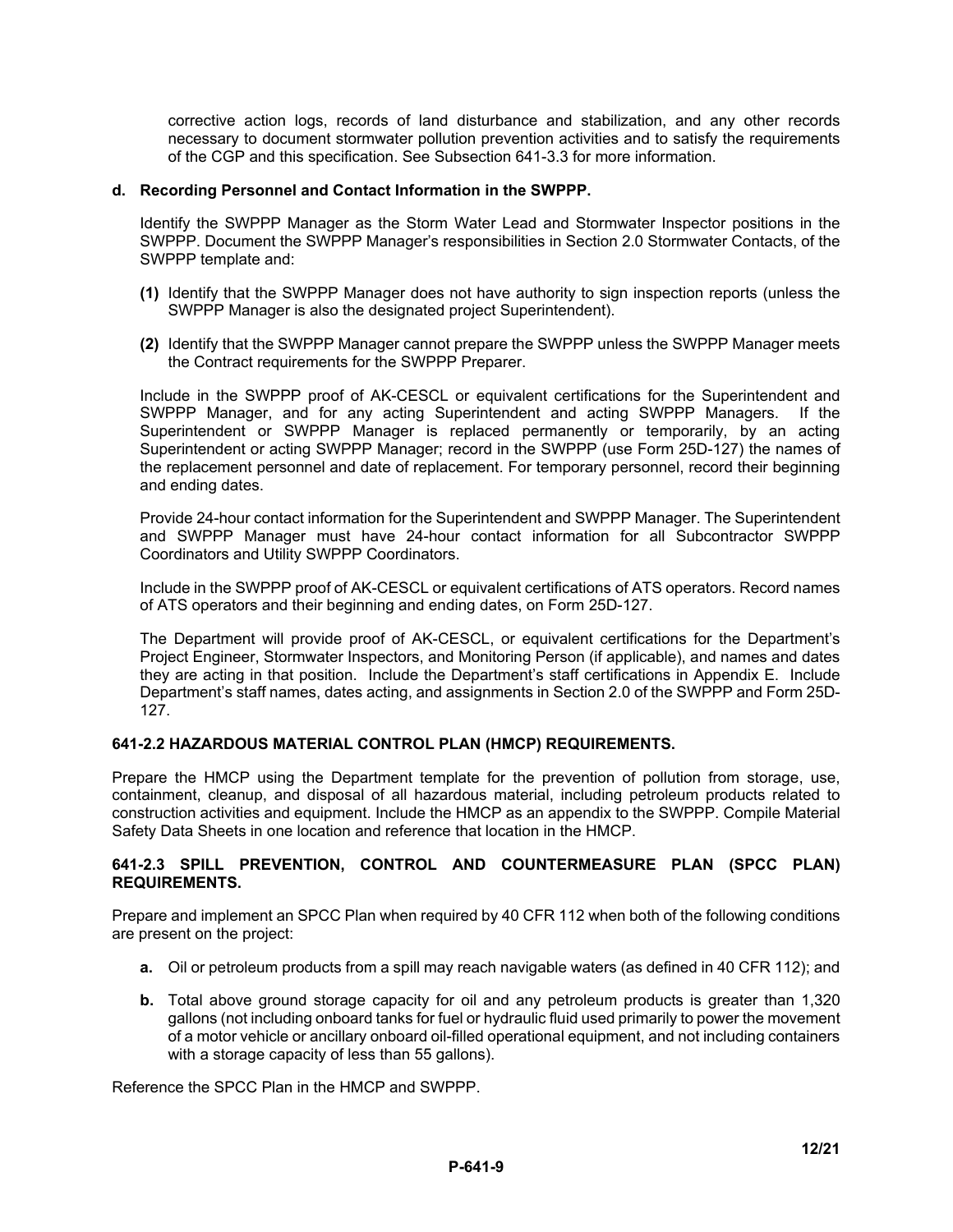### **641-2.4 RESPONSIBILITY AND AUTHORITY OF THE SUPERINTENDENT AND SWPPP MANAGER.**

The Superintendent shall certify the SWPPP, inspection reports, and other reports required by the CGP, except the eNOI and eNOT. The Superintendent may not delegate the task or responsibility of signing and certifying these documents.

The Superintendent may assign certain duties to the SWPPP Manager.

- **a.** Ensuring Contractor's and subcontractor's compliance with the SWPPP and CGP;
- **b.** Ensuring the control of erosion, sedimentation, or discharge of pollutants;
- **c.** Directing and overseeing installation, maintenance, and removal of BMPs;
- **d.** Performing inspections; and
- **e.** Updating the SWPPP including adding amendments and forms.

When Bid Item P641.070.0000 is part of the Contract, the SWPPP Manager must be a different person than the Superintendent and must be available at all times to administer SWPPP requirements, and be physically present within the Project Zone or the project office, when construction activities are occurring.

The Superintendent and SWPPP Manager shall be knowledgeable in the requirements of this Item P-641, the SWPPP, CGP, BMPs, HMCP, SPCC Plan, environmental permits, environmental commitments.

The Superintendent and SWPPP Manager shall have the Contractor's complete authority and be responsible for suspending construction activities that do not conform to the SWPPP or CGP.

#### **641-2.5 MATERIALS.**

Use materials suitable to withstand hydraulic, wind, and soil forces, and to control erosion and trap sediments according to the requirements of the CGP and the Specifications.

Use the seed mixture specified in the contract or as directed by the Engineer.

Use soil stabilization material as specified in P-682 and T-908.

Use silt fences as specified in P-680.

Use straw and straw products certified weed free of prohibited and restricted noxious weed seed and quarantined pests, according to Alaska Administrative Code, Title 11, Chapter 34 (11 AAC 34). When straw or straw products certified according to 11 AAC 34 are not available, use non-certified products manufactured within Alaska before certified products manufactured in another state, country, or territory. Non-certified straw or straw products manufactured in another state, country, or territory shall not be used. Grass, legumes, or any other herbaceous plants produced as hay, shall not be substituted for straw or straw products.

### **641-3.1 CONSTRUCTION REQUIREMENTS.**

Comply with the SWPPP and the requirements of the CGP Part 5.0.

#### **a. Before Construction**

The following actions must be completed before Construction Activity begins:

- **(1)** The SWPPP Preparer must visit the project, the visit must be documented in the SWPPP using Form 25D-106, and the SWPPP must be developed or amended with findings from the visit.
- **(2)** The SWPPP must be approved by the Engineer on Form 25D-109.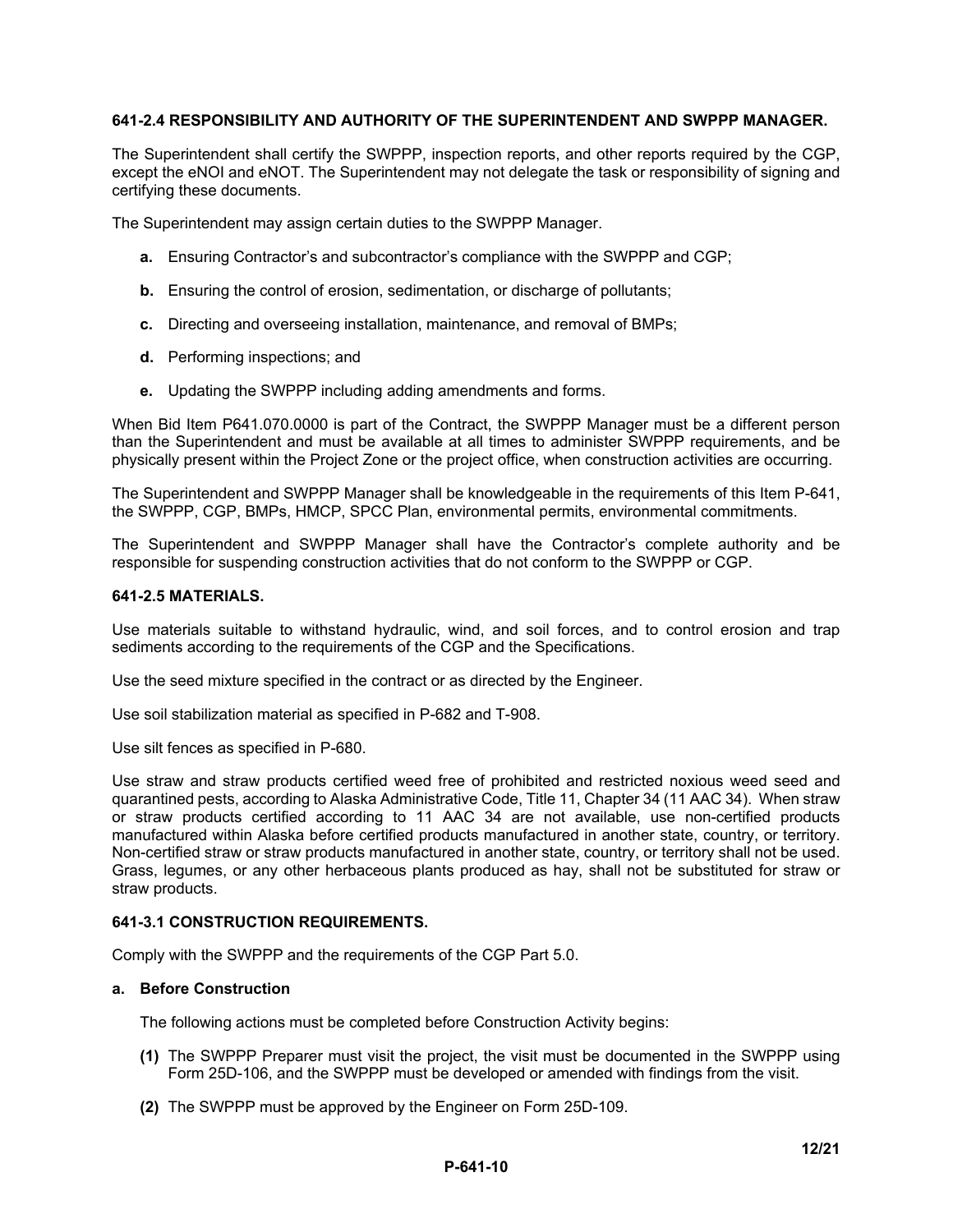- **(3)** The Contractor must be authorized to begin work by the Engineer.
- **(4)** The Project must have an eNOI for the Department and for the Contractor.
- **(5)** The Department approved SWPPP must be submitted to DEC and Local Government per CGP Part 2.1.2, Part 2.1.4, and Part 2.4.1.
- **(6)** The Contractor has transmitted to the Engineer an electronic copy and at least one hardcopy of the approved SWPPP.
- **(7)** The Delegation of Authority forms 25D-108 and 25D-107 for both the Contractor and Engineer are signed.
- **(8)** Main entrance signage must meet requirements of CGP Part 5.10.2.

Post notices on the outside wall of the Contractor's project office, and near the main entrances of the construction project. Protect postings from the weather. Locate postings so the public can safely read them without obstructing construction activities or the traveling public (for example, at an existing pullout). Do not use retroreflective signs for the SWPPP posting. Do not locate SWPPP signs in locations where the signs may be confused with traffic control signs or devices. Update the notices if the listed information changes.

**(9)** Track precipitation according to CGP Part 7.3.9. Submit the method to track precipitation to the Engineer for approval.

**(10)** Complete all setup and training required to implement SWPPPTrack.

**(9)(11)** Complete the upload of the BMP inventory into SWPPPTrack.

### **b. During Construction**

- **(1)** Delineate the site according to the CGP Part 4.2.1.
- **(2)** Install required BMPs according to the SWPPP prior to the initiation of ground disturbance.
- **(3)** Document subcontractors. Provide a copy of the SWPPP and the CGP to all subcontractors and utility companies before they begin soil disturbing activities, and verify they understand and comply the with SWPPP and CGP and:
	- **(a)** Document all subcontractors and utility companies that may work on the site, according to the CGP Part 5.3.1, and SWPPP Section 1.2.
	- **(b)** Require subcontractors and utility companies to sign the SWPPP Subcontractor Certification (Form 25D-105). Include in the signed Form in the SWPPP Appendix E.
	- **(c)** Inform subcontractors and utility companies in a timely manner of SWPPP amendments that affect them. Coordinate with subcontractors and utility companies to protect BMPs, including temporary and final stabilization from damage.
	- **(d)** Notify the Engineer immediately if the actions of any utility company or subcontractor do not comply with the SWPPP and the CGP.
- **(4)** Provide ongoing training to all employees, subcontractors and utility companies, in according to the CGP Part 4.14. Training must:
	- **(a)** Be given no less than once a month during construction activity;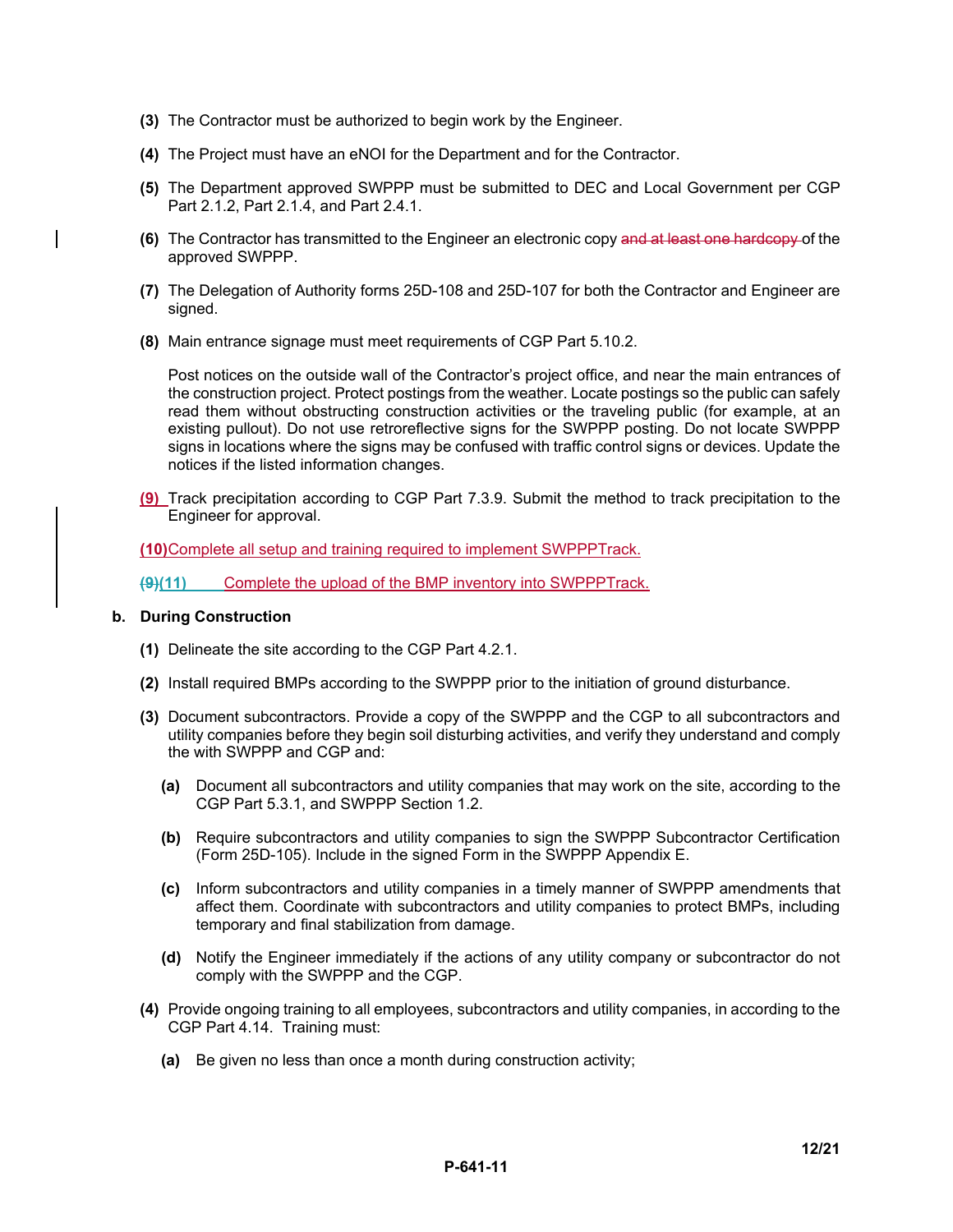- **(b)** Be documented in the SWPPP Training Log using Form 25D-125. Include the training record in the SWPPP Appendix I.
- **(5)** Protection and Restoration. Comply with Subsection 70-11.
- **(6)** Good housekeeping measures to comply with the SWPPP and CGP 4.8.
- **(7)** Control measures. Comply with the SWPPP and CGP Part 5.3.6 including:
	- **(a)** Maintain BMPs.
	- **(b)** Comply with requirements of the HMCP and SPCC Plan, if applicable and all local, state and federal regulations that pertain to the handling, storage, containment, cleanup, and disposal of petroleum products or other hazardous materials.
	- **(c)** Keep the SWPPP and HMCP current (refer to Subsection 641-2.1.c, SWPPP Considerations and Contents).

#### **c. Winter Construction**

If winter construction activity occurs, the project must have appropriate BMPs in place CGP Part 4.12.2. Inspections can be reduced to once per month if the project meets the requirements in the CGP Part 6.2.4.

#### **d. Storm Water Discharge Pollutant Reporting Requirements**

If an incident of non-compliance occurs that may endanger health or the environment a report must be made, CGP, Appendix A, Part 3.4.

A permit non-compliance is considered any type of pollutant, such as turbidity or petroleum that enters storm water runoff and flows into a receiving water body, MS4, or wetland that is connected to waters of the U.S.

- **(1)** Immediately report the incident to the Engineer verbally;
- **(2)** Report to DEC verbally within 24 hours after the permittee becomes aware of the incident, and;
- **(3)** Report to DEC in writing within five days after the permittee becomes aware of the circumstances. To report in writing, complete the written noncompliance report on Form 25D-143, and file the written report with DEC. Coordinate the report with the Engineer. Include in the report:
	- **(a)** A description of the noncompliance and its causes;
	- **(b)** The exact dates and times of noncompliance;
	- **(c)** If not yet corrected the anticipated time the project will be brought back into compliance, and;
	- **(d)** The corrective action taken or planned to reduce, eliminate and prevent reoccurrence.
- **(4)** Notify the Engineer immediately if there is incident of noncompliance with COE Permits. The Engineer will notify the COE.

#### **e. Hazardous Materials Reporting Requirements**

Any release of a hazardous substance must be reported immediately to the Engineer as soon as the person has knowledge of the discharge.

Report spills of petroleum products or other hazardous materials to the Engineer and other agencies as required by law, and according to CGP Part 9.3.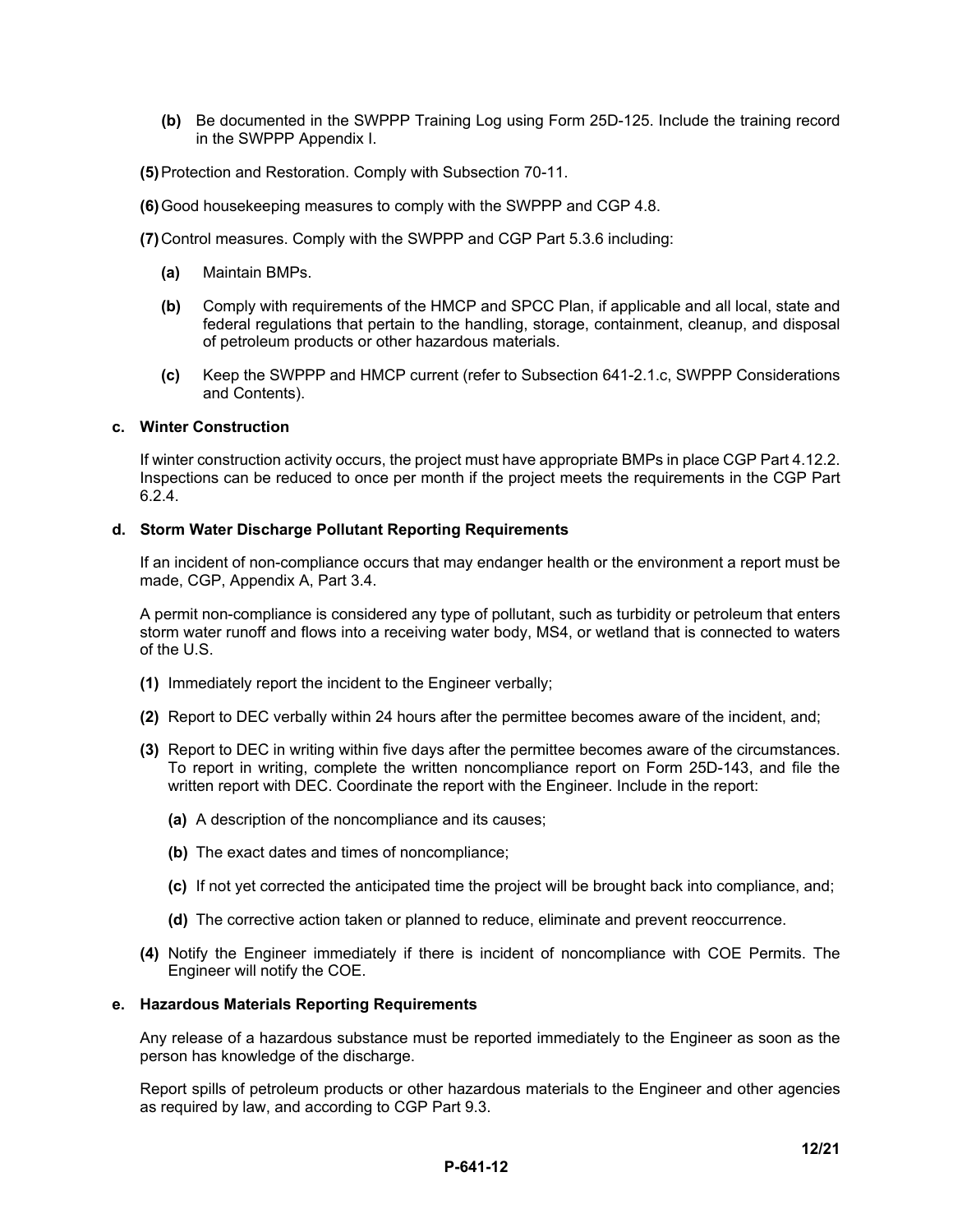- **(1)** To water; any amount released must be reported immediately to the Engineer, DEC, and the Coast Guard.
- **(2)** To land:
	- **(a)** Any release of a petroleum product in excess of 55 gallons must be reported as soon as the person has knowledge of the discharge CGP Part 9.3.2.
	- **(b)** Any release of a petroleum product in excess of 10 gallons but less than 55 gallons must be reported to the Engineer and must be reported to DEC within 48 hours after the person has knowledge of the discharge CGP Part 9.3.2.
	- **(c)** Any release of a petroleum product in excess of 1 gallon to 10 gallons must be recorded and logged and provided to DEC on a monthly basis.
- **(3)** Use the HMCP and SPCC Plan (if available) for contact information to report spills to regulatory agencies.
- **(4)** Implement measures to prevent the reoccurrence of and to respond to such releases.
- **(5)** Prior to disposal of contaminated material, submit a Contaminated Media Transport and Treatment Disposal Approval Form to DEC Spill Prevention and Response. Dispose as approved by DEC.

### **f. Corrective Action and Maintenance of BMPs**

Implement maintenance as required by the CGP Part 4.13 and Part 8.0, SWPPP, and manufacturer's specifications, whichever is more restrictive.

- **(1)** Implement corrective action to comply with the CGP Part 8.0 and the SWPPP.
- **(2)** Corrective action deadlines and documentation:
	- **(a)** Corrective actions must be completed according to CGP Part 8.2.
	- **(b)** Document corrective actions in the Corrective Action Log (25D-112) according to the SWPPP, CGP Part 8.3 and Part 5.9.2.

If a different BMP is installed to correct the condition leading to the corrective action a SWPPP Amendment must be completed.

**(c)** If a corrective action is not completed according to the CGP 8.2, document the conditions in the Corrective Action Log, notify the Engineer, and implement the corrective action as soon as possible.

The Engineer may assign a new complete-by date using a Delayed Action Item Report, Form 25D-113 (DAIR Form), if the contractor is unable to complete the corrective action within the required timeframe. The DAIR Form can only be authorized and completed by the Engineer.

### **g. Stabilization**

- **(1)** All Soil Stabilization requirements must be met in accordance with CGP Part 4.5 and the SWPPP.
- **(2)** When temporary or permanent seeding is required, provide a working hydro seeding equipment located within 100 miles of the project by road; with 1,000 gallon or more tank capacity, paddle agitation of tank, and the capability to reach the seed areas with an uniform mixture of water, seed, mulch and tackifier. If the project is located in an isolated community, the hydro-seeder must be located at the project.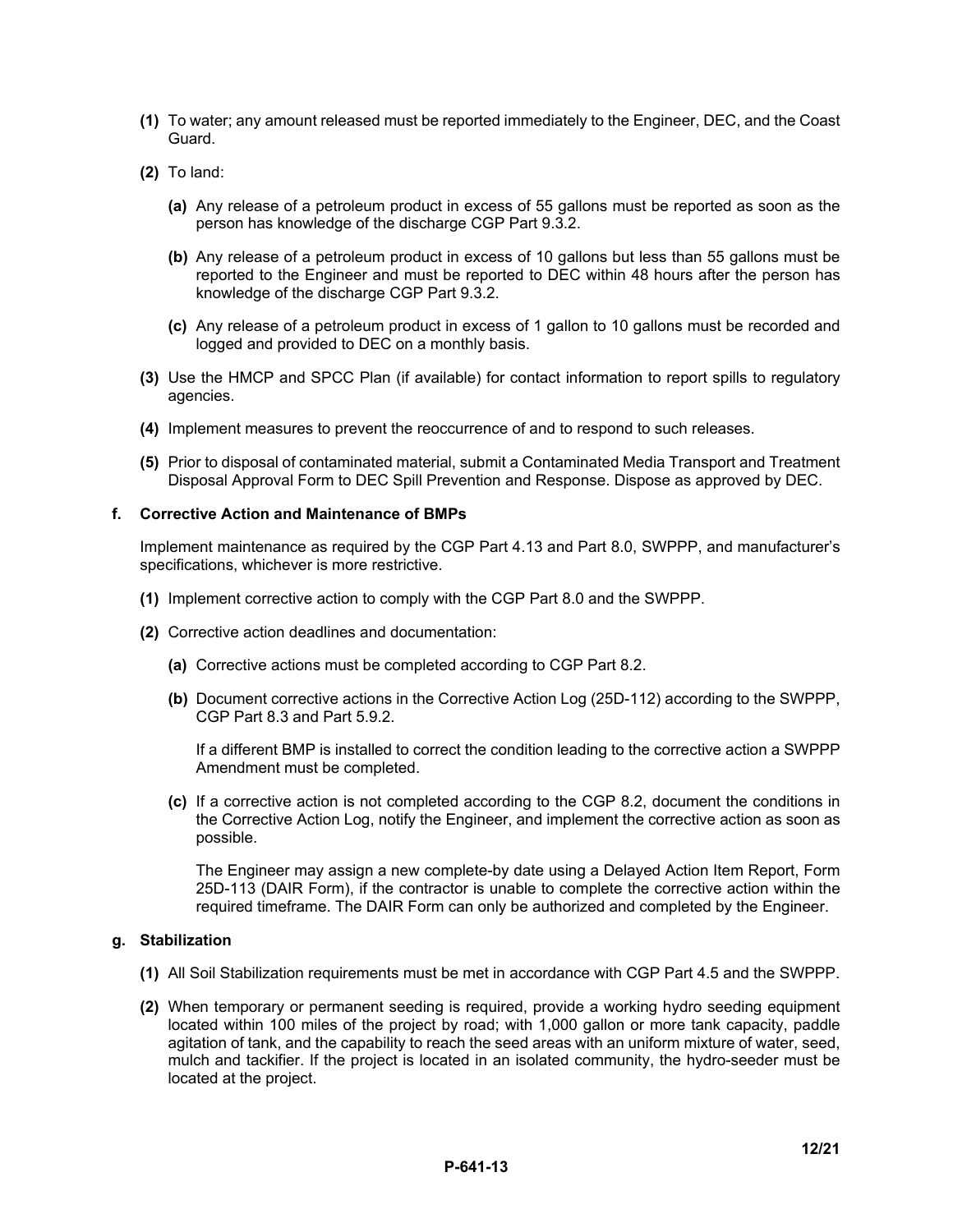- **(3)** Apply temporary seed and stabilization measures after preparing the surface to reduce erosion potential and to facilitate germination and growth of vegetative cover according to T-901.
- **(4)** Apply permanent seed and stabilization measures after land-disturbing activity has permanently ceased. Comply with the CGP, SWPPP, and items T-907, T-908 or T-920 as specified.
- **(5)** Incorporate final or temporary stabilization immediately after installing culverts or drainage structures to satisfy CGP Part 4.5, the SWPPP and the Engineer. Stabilize under any bridges, and in areas upstream and downstream of culverts, drainages and areas disturbed by related construction activities after installation, or before deactivating stream bypass or diversion.
- **(6)** Stabilization before Fall Freeze up and Spring Thaw.

Stabilize Construction Activities within the Project Zone with appropriate BMPs prior to the anticipated date of fall freeze up, in accordance with the SWPPP and CGP, Part 4.12.

Exceptions to stabilization prior to anticipated date of fall freeze up include:

- **(a)** Where temporary stabilization activities are precluded by snow cover or frozen ground conditions prior to the anticipated date of fall freeze up, stabilization measures must be initiated as soon as practicable following the actual spring thaw.
- **(b)** When winter construction activity is authorized by the Engineer and conducted according to the contract.

### **h. Ending CGP Coverage**

- **(1)** The Engineer will determine the date that all the following conditions for ending CGP coverage have been met within the Project Zone:
	- **(a)** Land disturbing activities have ceased;
	- **(b)** Final Stabilization has been achieved on all portions of the Project Zone, according to the CGP 4.5.2 (including at Department furnished material sources, disposal sites, staging areas, equipment areas, etc.), and;
	- **(c)** Temporary BMPs have been removed.
- **(2)** After the Engineer has determined the conditions have been met for submitting an NOT in accordance to CGP Part 10.2, the Department will:
	- **(a)** Send written notice to the Contractor with the date that the conditions were met;
	- **(b)** Submit an eNOT to DEC within 30 days, and;
	- **(c)** Provide a copy of the eNOT and DEC's acknowledgement letter to the Contractor.
- **(3)** If the Contractor's CGP eNOI acreage includes Support Activities and any other areas where the Department is not an Operator, the Contractor may not be able to file an eNOT at the same time as the Department.
- **(4)** The Contractor must submit a copy of each signed eNOT and DEC's acknowledgement letter to the Department within three days of filing the eNOT or receiving a written response. Insert the eNOT and DEC acknowledgement letter in SWPPP Appendix Q.
- **(5)** The Contractor is responsible for coordinating local government inspections of work and ending permit coverage with local government. See Subsection 641-1.3.e for more information.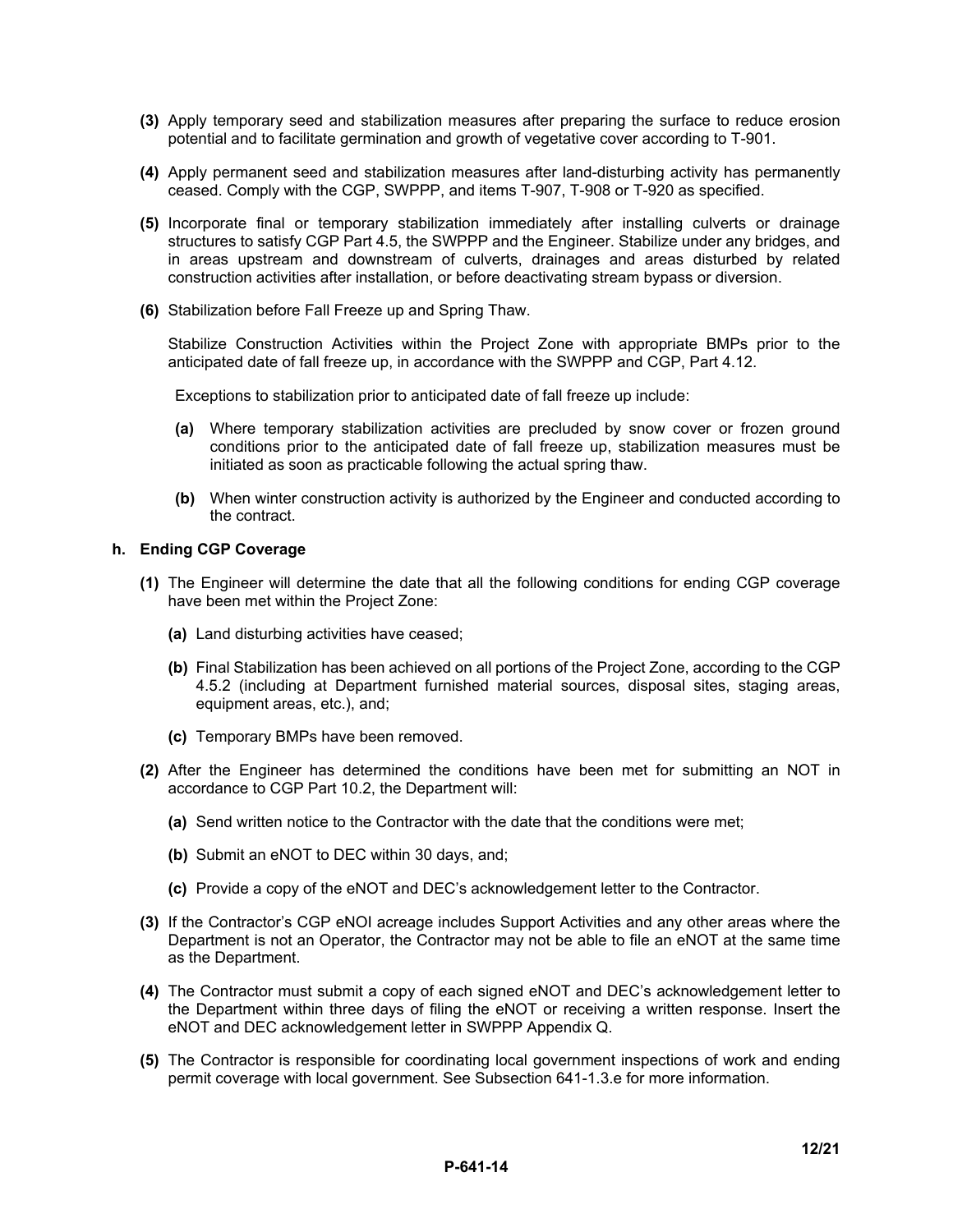### **i. Ending BMP Maintenance in the Project Zone**

The Contractor is responsible for continuing inspections, BMP maintenance and SWPPP updates until permit coverage is ended.

### **j. Transmit Final SWPPP**

Transmit one electronic copy of the final SWPPP, including all SWPPP documents, to the Engineer, when the Contractor's eNOT is filed, or within 30 days of the Department's eNOT being filed, whichever is sooner.

### **641-3.2 SWPPP DOCUMENTS, LOCATION ON-SITE, AVAILABILITY, AND RECORD RETENTION.**

The SWPPP and related documents maintained by the Contractor are the record for demonstrating compliance with the CGP. Copies of SWPPP documents transmitted to the Engineer under the requirements of this specification are informational and do not relieve the Contractor's responsibility to maintain complete records as required by the CGP and this specification.

Keep the SWPPP, HMCP and SPCC Plan if applicable at the on-site project office. If there is not an on-site project office, keep the documents at a locally available location that meets CGP requirements and is approved by the Engineer. Records may be moved to another office for record retention after the eNOTs are filed. Records may be moved to another office during winter shutdown. Update on-site postings if records are relocated during winter shutdown. Provide the Department with copies of all records.

Retain records and a copy of the SWPPP, for at least three years after the date of eNOT according to the CGP Part 9.4.

The SWPPP and related documents must be made available for review and copy, to the Department and other regulatory agencies that request them. See CGP Parts 5.10, 6.6 and 9.5.

### **641-3.3 SWPPP INSPECTIONS, AMENDMENTS, REPORTS, AND LOGS.**

Perform inspections, prepare Inspection Reports, and prepare SWPPP Amendments in compliance with the SWPPP and the CGP using Department forms found at the DOT&PF Construction Forms website.

### **a. Inspection during Construction**

Conduct Inspections according to the schedule and requirements of the SWPPP and CGP Part 6.0. When the project is on a 14 calendar day inspection frequency, conduct Post-Storm Event Inspections within 24 hours of the end of a storm event, as required, in addition to the 14 day predetermined inspection cycle.

Inspections required by the CGP and SWPPP must be performed by the Contractor's SWPPP Manager and the Department's Stormwater Inspector jointly, unless approved by the Engineer, when:

- **(1)** One of the inspectors is not on site, access is only by air, and weather delayed or canceled flights;
- **(2)** One of the inspectors is sick;
- **(3)** The project is on a reduced frequency inspection schedule with no staff on site, the only access to the site is by air, and it is economical to send only one inspector, or;
- **(4)** When the Engineer determines a safety concern that makes joint inspection impracticable.

When this is the case, the Operator who conducts the inspection must provide a copy of the Inspection Report to the other Operator within three days of the inspection date and document the date of the report transmittal in SWPPP Appendix K.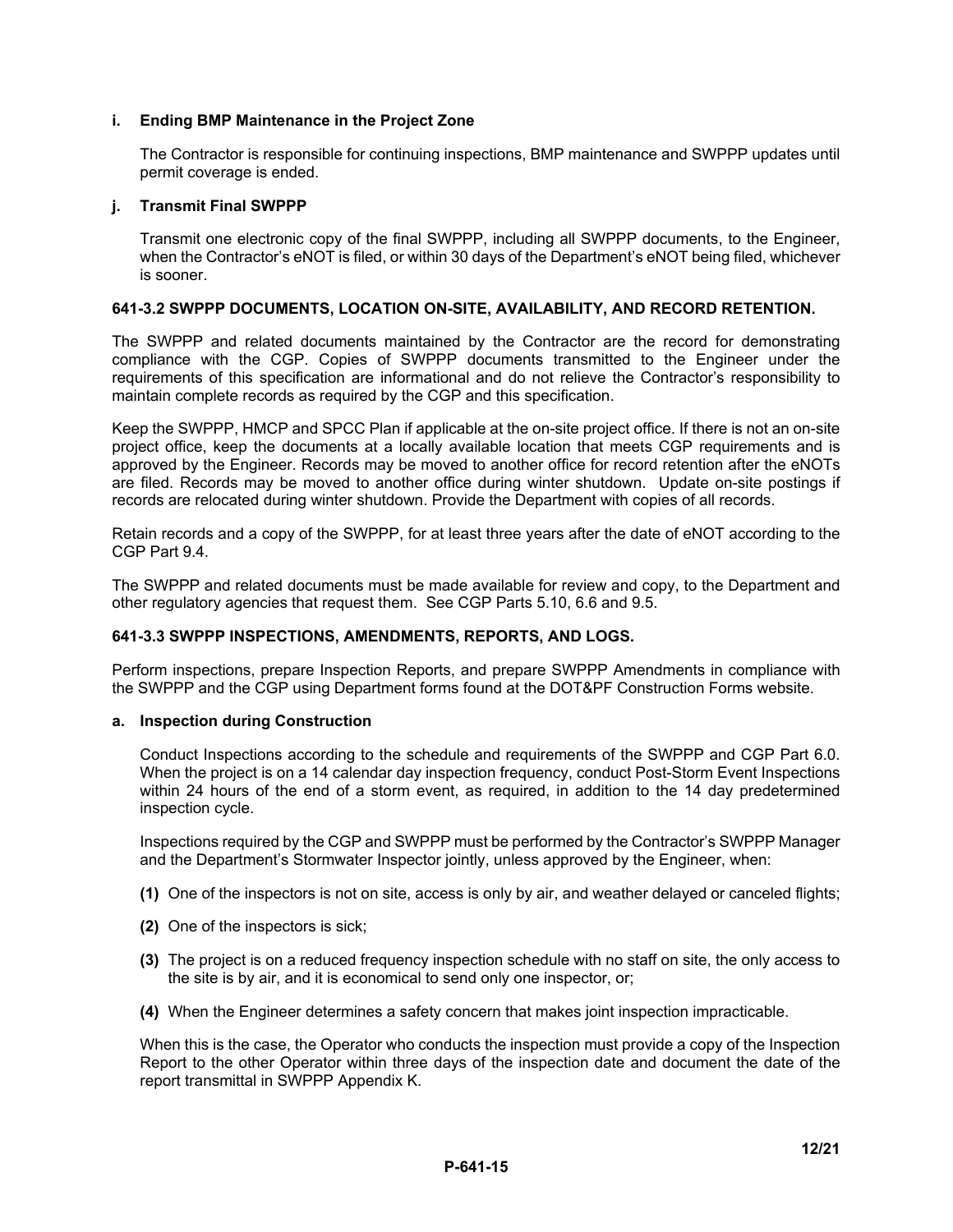### **b. Inspection Reports**

Use only the Department SWPPP Construction Site Inspection Report, Form 25D-100, to record inspections. Changes or revisions to Form 25D-100 are not permitted, except for adding or deleting data fields that list Location of Discharge Points and Site Specific BMPs. Complete all fields in the Inspection Report; do not leave any fields blank.

Refer to the DOT&PF Construction Forms webpage for instruction to complete Form 25D-100.

The Superintendent or SWPPP Manager must review and correct all errors within three days of the date of inspection.

Inspection Reports must be signed by the person described in the CGP Appendix A, Part 1.12 or by a duly authorized representative of that person. Only the Superintendent can certify the Inspection Form.

Insert a Complete-by-Date for each corrective action listed that complies CGP Part 8.2.

Provide a copy of the completed, unsigned Inspection Report to the Engineer by the end of the next business day following the inspection.

The Engineer may coordinate with the Superintendent to review and correct any errors or omissions before the Superintendent signs the report. Corrections are limited to adding missing information or correcting entries to match field notes and conditions present at the time the inspection was performed. The signed and certified Inspection Report must be provided to the Engineer on the same day the Superintendent signed the form.

The Engineer will sign and certify the Inspection Report and will return the original to the Contractor within three working days if compliant with the CGP and SWPPP.

If the Inspection Report is not compliant with the CGP or SWPPP the Engineer may make corrections after the Superintendent has signed and certified the Inspection Report. The Engineer will initial and date each correction. If the Engineer makes corrections, the Superintendent must recertify the Inspection Report by entering a new signature and date in the white space below the original signature and date lines. Send a copy of the recertified Inspection Report to the Engineer on the day it is recertified.

When a correction is required to an Inspection Report that was already certified by both the Superintendent and Engineer, follow directions given below:

If subsequent corrections are required for a certified Inspection Report 25D-100, document the corrections in an addendum memo that addresses only the omitted or erroneous portions of the original Inspection Report. The Superintendent and the Engineer must both sign and certify the updated Inspection Report and addendum memo. File the corresponding Inspection Report and memo in the SWPPP Appendix K and update the amendment log. The issuance of an addendum memo does not relieve the Contractor of liquidated damages that may have been incurred as a result of the error on the original certified inspection report.

### **c. Items and Areas to Inspect**

Conduct inspections of all areas required by the CGP Part 6.4 and SWPPP.

### **d. Reduced Inspection Frequencies**

Conduct inspections according to the inspection schedule indicated in the approved SWPPP. Any change in inspection frequency must be approved by the Engineer, and beginning and ending dates documented as an amendment to the SWPPP.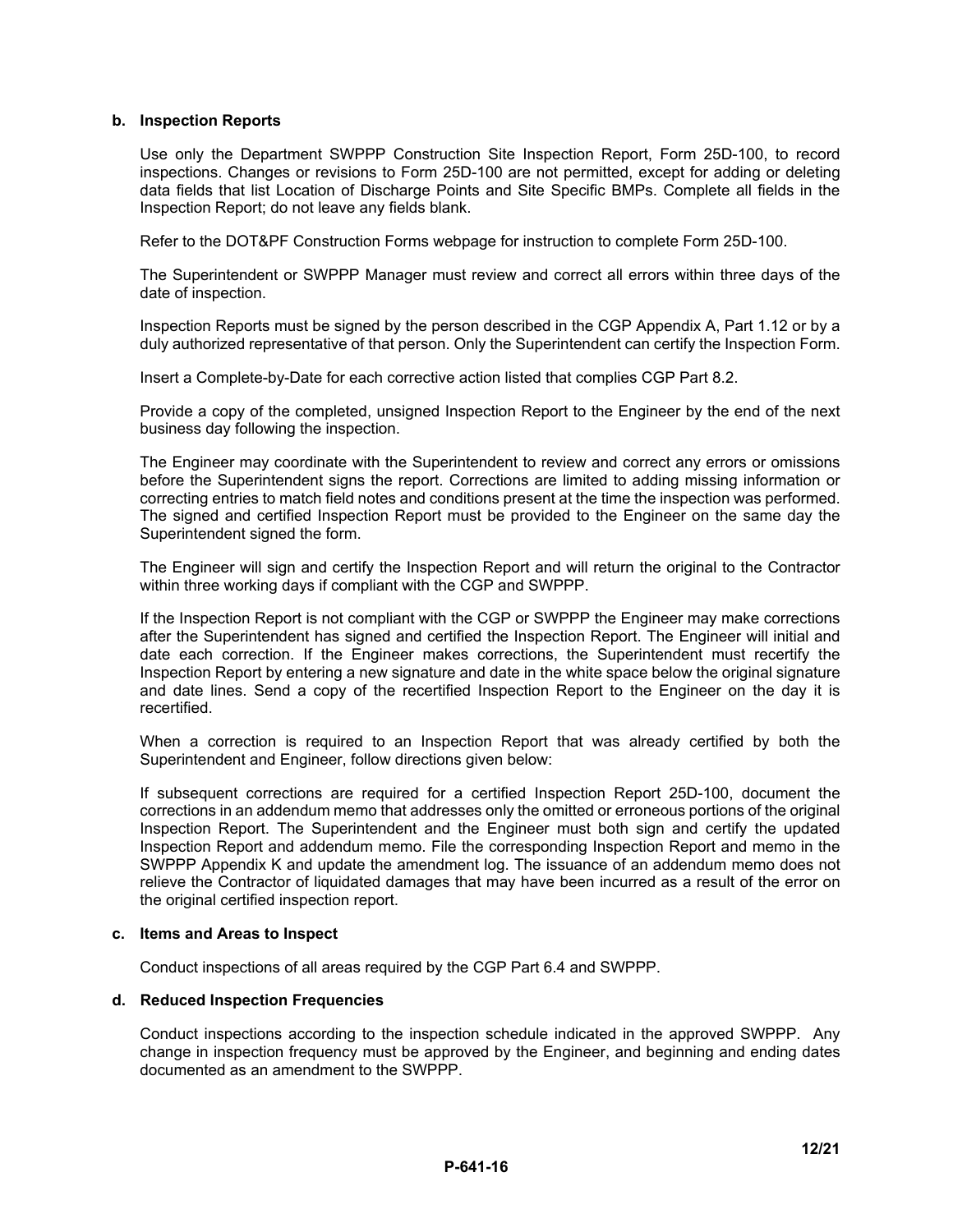If the Engineer approves and the entire site is stabilized, the frequency of inspections may be reduced in accordance to the CGP Part 6.2.1. At actively staffed sites, inspect within two business days of the end of a storm event that results in a discharge from the site.

### **e. Winter Shutdown Inspection**

Conduct winter shutdown inspection 14 calendar days after the anticipated fall freeze up date and conditions under the CGP Parts 4.12, 6.2.3, and the SWPPP are met. The Engineer may approve suspension of inspections and waive requirements for updating the Grading and Stabilization Activities Log and Daily Record of Rainfall Form during Winter Shutdown.

Inspections must resume on a regular frequency or reduced inspection frequency identified in the SWPPP, at least 21 days before anticipated spring thaw CGP Part 6.2.3. Resume updating the Daily Record of Rainfall Form at the start of the 21-day spring thaw inspection.

### **f. Inspection before Project Completion.**

Conduct inspection to ensure Final Stabilization is complete throughout the Project, and temporary BMPs that are required to be removed are removed. Temporary BMPs that are biodegradable and are specifically designed and installed with the intent of remaining in place until they degrade, may remain in place after project completion if approved by the Project Engineer.

### **g. SWPPP Amendments and SWPPP Amendment Log**

The SWPPP Amendment Log Form 25D-114 must be filled out by an individual who holds a current AK-CESCL, or equivalent certification. The Superintendent or the SWPPP Manager must sign and date amendments to the SWPPP and updates to the SWPPP Amendment Log.

SWPPP Amendments must be approved by the Engineer.

Amendments must occur:

- **(1)** Whenever there is a change in design, construction operation, or maintenance at the construction site that has or could cause erosion, sedimentation or the discharge of pollutants that has not been previously addressed in the SWPPP;
- **(2)** If an inspection identifies that any portion of the SWPPP is ineffective in preventing erosion, sedimentation, or the discharge of pollutants;
- **(3)** Whenever an inspection identifies a problem that requires additional or modified BMPs or a BMP not shown in the original SWPPP is added;
- **(4)** If the inspection frequency is modified (note beginning and ending dates);
- **(5)** When there is a change in personnel who are named in the SWPPP, according to Subsection 641- 2.1.d.
- **(6)** When an inspection is not conducted jointly;
- **(7)** When a NOI modification is filed;
- **(8)** When a Noncompliance Report is filed with DEC.

Place all correspondence with DEC, EPA or MS4s in Appendix Q.

Amend the SWPPP as soon as practicable after any change or modification, but in no case later than seven days following identification of the need for an amendment. All SWPPP Amendments must have an amendment number, be dated, and signed.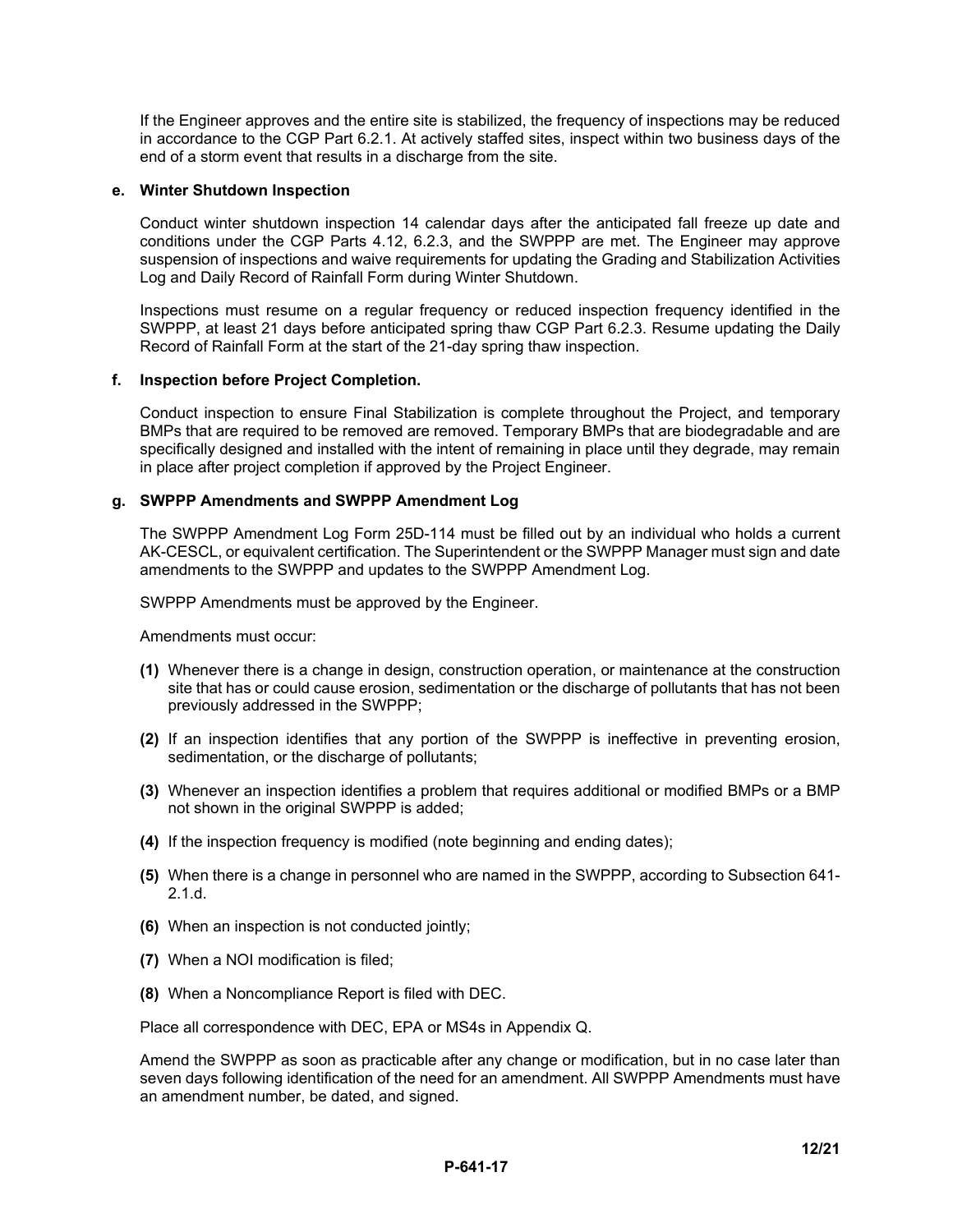Keep the SWPPP Amendment Log current. Prior to a scheduled inspection or submittal of an inspection, submit to the Engineer a copy of the pages of the Amendment Log that contain new entries since the last submittal. Include copies of any documents amending the SWPPP.

Keep the SWPPP Amendment Log in Appendix M.

#### **h. Site Maps**

Maintain site maps in accordance with CGP Part 5.3.5 and the SWPPP template 5.0. It is acceptable to have separate site maps for BMPs and grading and stabilization activities.

#### **i. Corrective Action Log**

The Superintendent and SWPPP Manager are the only persons authorized to make entries on the SWPPP Corrective Action Log, Form 25D-112.

The Corrective Action Log must document corrective actions required by the conditions listed in the CGP Part 8.0. Document the need for corrective action within 24 hours of either:

- **(1)** Identification during an inspection, or;
- **(2)** Discovery by the Department's or Contractor's staff, a subcontractor, or a regulatory agency inspector;
- **(3)** If a corrective action is discovered outside of an inspection, update the log with the date of discovery, the proposed corrective action, and the date the corrective action was completed.

Keep the Corrective Action Log current and submit a copy to the Engineer prior to performing each scheduled SWPPP Inspection.

Keep the Corrective Action Log in Appendix J of the SWPPP.

### **j. Grading and Stabilization Activities Log**

The Superintendent and SWPPP Manager are the only persons authorized to date and initial entries on the SWPPP Grading and Stabilization Activities Log, Form 25D-110. Use the SWPPP Grading and Stabilization Activities Log, to record land disturbance and stabilization activities.

Keep the Grading and Stabilization Activities Log current and submit a copy to the Engineer prior to performing each scheduled SWPPP Inspection. Keep the Grading and Stabilization Activities Log organized and completed to demonstrate compliance with the CGP Part 4.5.

Keep the Grading and Stabilization Activities Log in Appendix G of the SWPPP.

### **k. Daily Record of Rainfall**

Use SWPPP Daily Record of Rainfall, Form 25D-115 to comply with CGP Part 7.3.9. Submit a copy to the Engineer with each completed Inspection Report. Keep the Daily Record of Rainfall current in Appendix N of the SWPPP. For projects on a 14-day inspection frequency or reduced inspection frequency, SWPPPTrack will generate a precipitation alert for storm events that produce more than 0.5 inch of rainfall in 24 hours. If a storm event does not produce a discharge from the project zone, submit an explanation in response to the SWPPPTrack precipitation alert.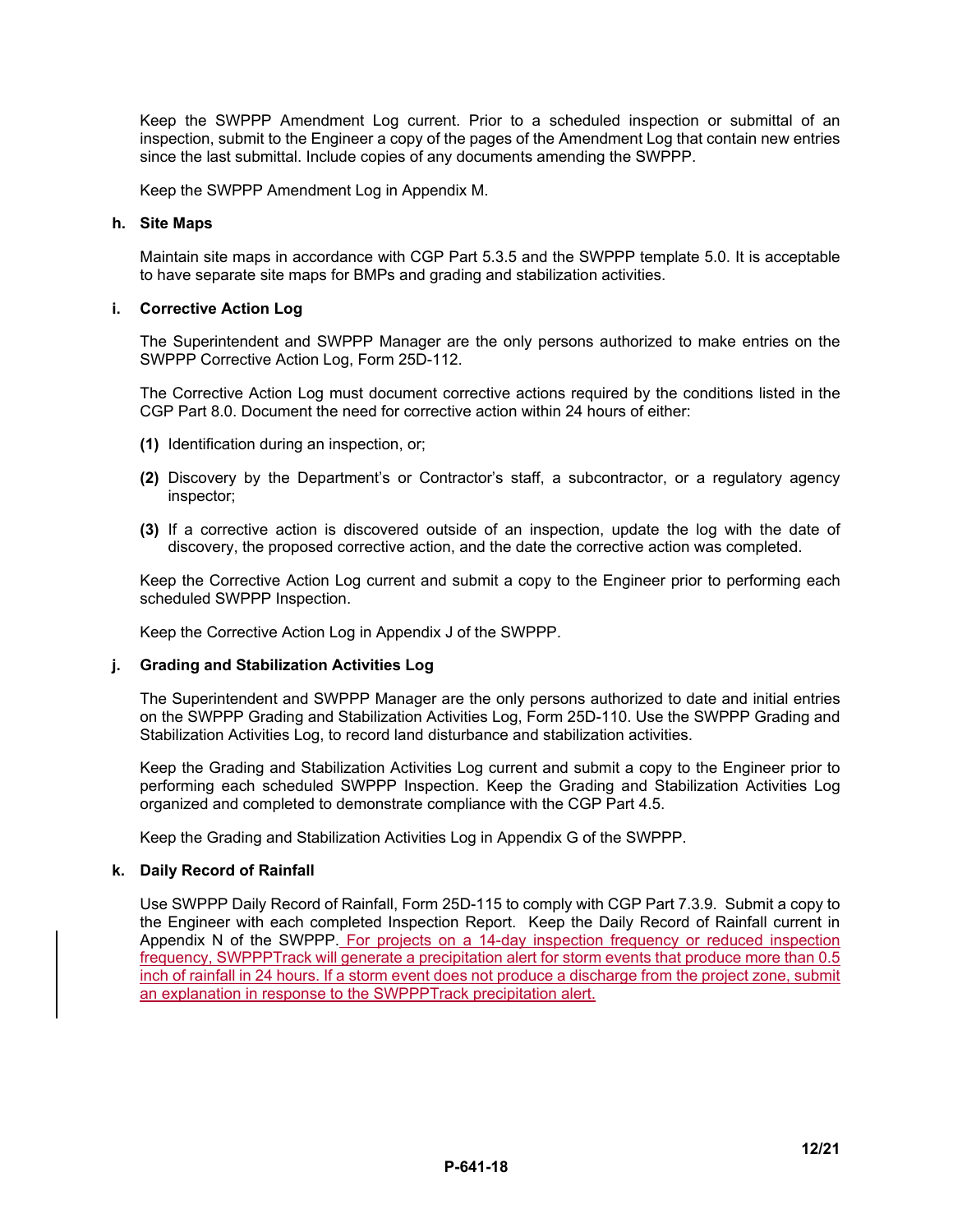### **l. Staff Tracking Log**

Use the SWPPP Project Staff Tracking Form 25D-127, to identify project staff that are required to be AK-CESCL certified or hold an equivalent qualification CGP Appendix C. Complete this form to document the following positions; Superintendent, SWPPP Manager, Engineer, DOT&PF Stormwater Inspector, and when positions have changed in personnel, either permanent or temporary. Update the SWPPP Project Staff Tracking Form within 24-hours of any changes in personnel, qualifications, or other staffing items related to administration of the CGP or Item P-641.

### **641-3.4 FAILURE TO PERFORM WORK.**

The Engineer has authority to suspend work and withhold monies according to Subsections 50-01 and 80- 06 for the reasons listed under Subsection 80-06 and for an incident of noncompliance with the CGP or SWPPP that may endanger health or the environment or for failure to perform work related to Item P-641.

- **a.** An incident of noncompliance includes, but is not limited to, the Contractor's failure to:
	- **(1)** Obtain appropriate permits before Construction Activities occur;
	- **(2)** Perform SWPPP administration;
	- **(3)** Perform timely inspections;
	- **(4)** Update the SWPPP;
	- **(5)** Transmit updated SWPPP, Inspection Reports, and other updated SWPPP forms to the Engineer;
	- **(6)** Maintain effective BMPs to control erosion, sedimentation, and pollution in accordance with the SWPPP, the CGP, and applicable local, state, and federal requirements;
	- **(7)** Perform duties according to the requirements of Item P-641;
	- **(8)** Meet requirements of the CGP, SWPPP, or other permits, laws, and regulations related to erosion, sediment, or pollution control, or;
	- **(9)** Any other requirements established or included in the contract.
- **b.** No additional Contract time or additional compensation will be allowed due to delays caused by the Engineer's suspension of work.

#### **641-3.5 ACCESS TO WORK**.

The Project, including any related off-site areas or support activities, must be made available for inspection, or sampling and monitoring, by the Department and other regulatory agencies. See CGP Part 6.6.

### **METHOD OF MEASUREMENT**

**641-4.1** See Section 90 and as follows:

Items P641.010.0000, P641.030.0000, P641.070.0000, and P641.090.0000 are lump sum.

Items P641.020.0000, P641.040.0000, P641.050.0000, P641.080.0000 and P641.100.0000 will be measured on a contingent sum basis as specified by the Directive authorizing the work.

Item P641.060.0000 will be measured on a contingent sum basis with withholding determined by the Department.

#### **TABLE 641-1 BMP VALUES – RESERVED**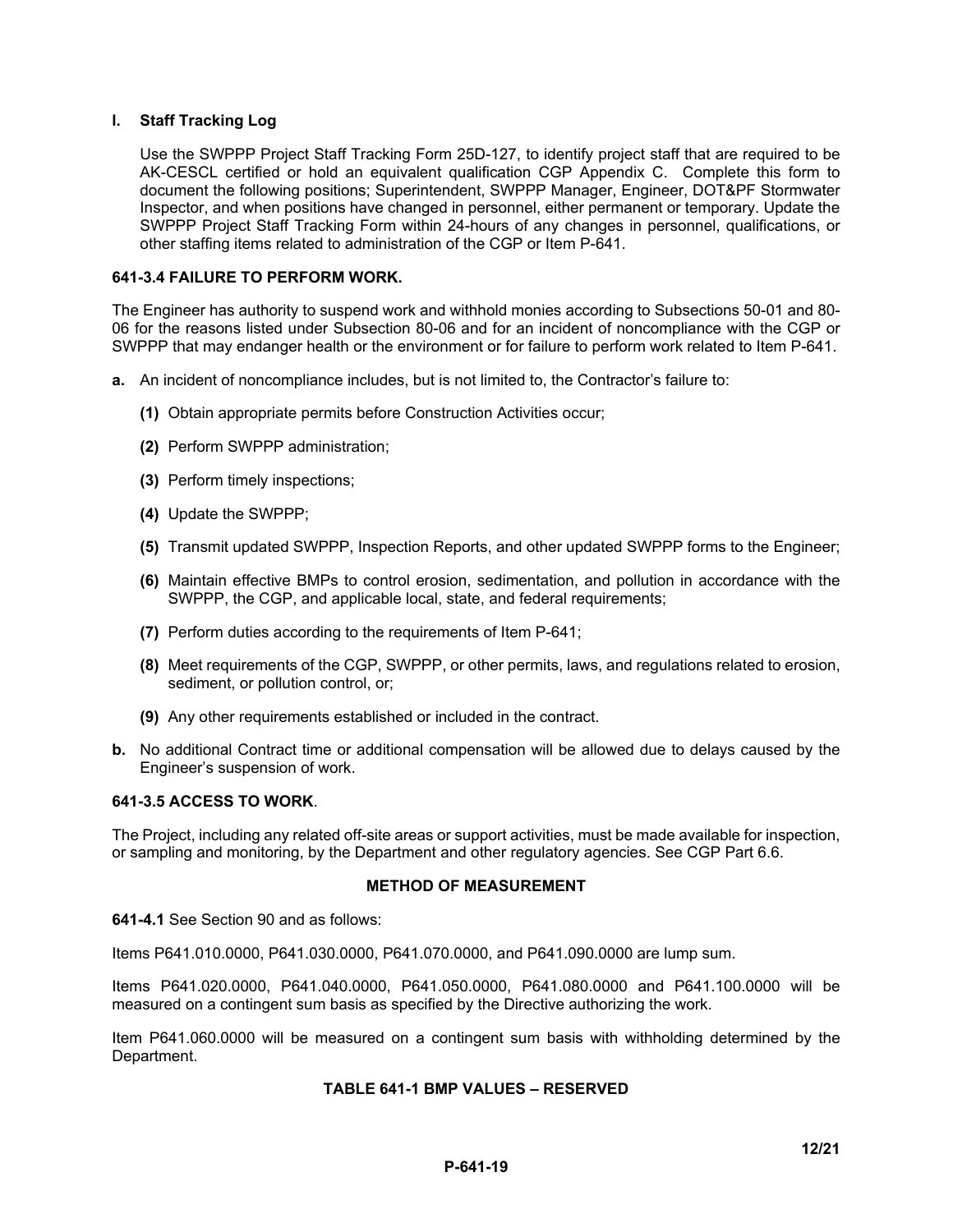Liquidated Damages assessed according to Table 641-2 are not an adjustment to the Contract amount. These damages charges are related to Contract performance but are billed by the Department to the Contractor, independent of the Contract amount. An amount equal to the Liquidated Damages may be withheld for unsatisfactory performance, from payment due under the Contract, until the Contractor remits payment for billed Liquidated Damages.

|                         |                                                                                                   | <b>Deductible</b>              | <b>Cumulative</b>                           |
|-------------------------|---------------------------------------------------------------------------------------------------|--------------------------------|---------------------------------------------|
|                         | <b>Specification Section Number and</b>                                                           | <b>Amount in</b>               | <b>Deductible</b>                           |
| Code                    | <b>Description</b>                                                                                | <b>Dollars</b>                 | <b>Amounts in Dollars</b>                   |
| A                       | 641-1.4 Failure to have a qualified (AK-CESCL                                                     | Calculated in                  |                                             |
|                         | or equivalent) SWPPP Manager                                                                      | Code B or F                    |                                             |
| $\overline{\mathbf{B}}$ | Failure to meet SWPPP requirements of:                                                            | \$750 per                      |                                             |
|                         | (1) 641-2.1a Name of SWPPP Preparer                                                               | omission                       |                                             |
|                         | (2) Not Applicable                                                                                |                                |                                             |
|                         | (3) 641-3.3h Sign and Date SWPPP                                                                  |                                |                                             |
|                         | amendments by qualified person                                                                    |                                |                                             |
|                         | (4) 641-3.2 Records maintained at project and                                                     |                                |                                             |
|                         | made available for review                                                                         |                                |                                             |
| C                       | Not Applicable                                                                                    |                                |                                             |
| $\overline{\mathsf{D}}$ | 641-3.3.e Failure to stabilize a Project prior to                                                 | \$5,000 per                    |                                             |
|                         | fall freeze up.                                                                                   | Project per                    |                                             |
|                         |                                                                                                   | year                           |                                             |
| Е                       | 641-2.1a Failure to conduct pre-construction                                                      | \$2,000 per                    |                                             |
|                         | inspections before Construction Activities on all                                                 | Project                        |                                             |
|                         | projects greater than 1 acre.                                                                     |                                |                                             |
| $F^*$                   | 641-3.3. Failure to conduct and record CGP                                                        | \$750 per                      | Additional \$750 for                        |
|                         | Inspections                                                                                       | Inspection                     | every additional 7                          |
|                         | 641-3.3a Personnel conducting Inspections and                                                     |                                | day period without<br>completing the        |
|                         | Frequency<br>641-3.3b Inspection Reports, use Form 25D-                                           |                                | required inspection.                        |
|                         | 100, completed with all required information                                                      |                                |                                             |
| G                       | 641-3.1d Corrective action, failure to timely                                                     | \$500 per                      |                                             |
|                         | accomplish BMP maintenance and/or repairs. In                                                     | Project per day                |                                             |
|                         | effect until BMP maintenance and/or repairs is                                                    |                                |                                             |
|                         | completed.                                                                                        |                                |                                             |
| н                       | 641-3.1c Failure to provide to the Engineer and                                                   | \$750 for the                  | Additional \$750 for                        |
|                         | DEC a timely oral noncompliance report of                                                         | first day the                  | every 14 day period                         |
|                         | violations or for a deficient oral noncompliance                                                  | report is late or              | with- out the                               |
|                         | report                                                                                            | deficient                      | required                                    |
|                         |                                                                                                   |                                | information                                 |
| П                       | 641-3.1c Failure to provide to the Engineer and<br>DEC a timely written noncompliance report, use | \$750 for the<br>first day the | Additional \$750 for                        |
|                         | Form 25D-143, of violations or for a deficient                                                    | report is late or              | every 14 day period<br>without the required |
|                         | written noncompliance report                                                                      | deficient                      | information                                 |
| J                       | 641-3.4 Failure to comply with the requirements                                                   | \$750 per                      | Additional \$750 for                        |
|                         | of the CGP, approved SWPPP, and Item P-641,                                                       | occurrence for                 | every day the                               |
|                         | except as listed above                                                                            | the first day of               | deficiency remains                          |
|                         |                                                                                                   | noncompliance                  | uncorrected                                 |
|                         |                                                                                                   |                                |                                             |

## **TABLE 641-2 - VERSION C EROSION, SEDIMENT AND POLLUTION CONTROL – LIQUIDATED DAMAGES**

 $\Gamma$ 

 $\top$ 

**Code F\*** Liquidated Damages according to Code F will not be billed for typographic errors and minor data entry errors, except the liquidated damages will be assessed for these errors when: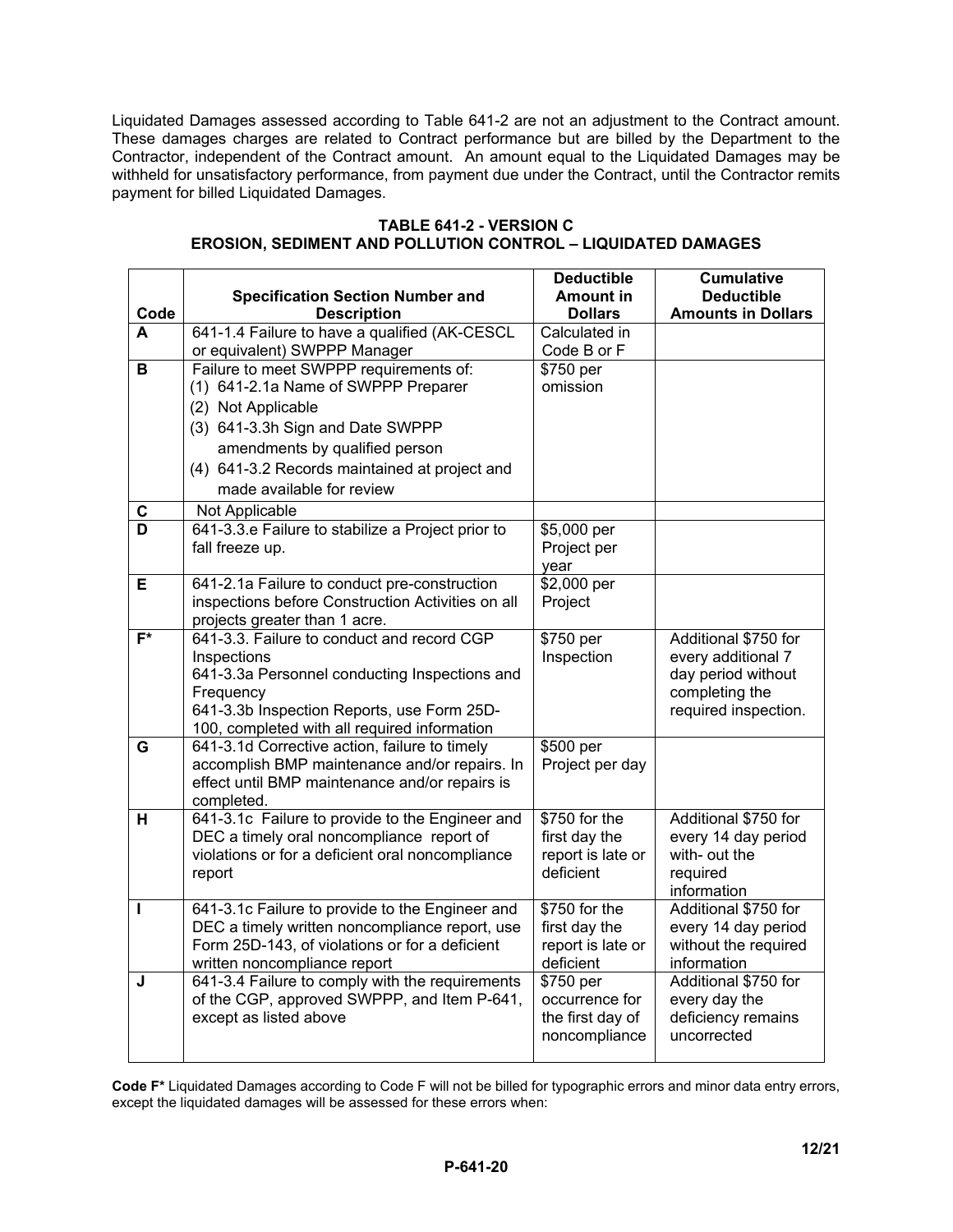- (1) the Contractor has previously been notified and subsequent inspection reports repeat the same or similar error,
- (2) multiple inspection reports are submitted after the submission due date and the same or similar errors are repeated on multiple overdue reports,
- (3) an error in recording the inspector's AK-CESCL certification date results in an inspector performing the inspection during a period when their certification was lapsed or was otherwise invalid.

#### **BASIS OF PAYMENT**

**641-5.1** See Subsection 641-3.4 Failure to Perform Work, for additional work and payment requirements.

**Item P641.010.0000 Erosion, Sediment and Pollution Control Administration**. At the Contract lump sum price for administration of all work under this Section. Includes, but is not limited to, SWPPP and HMCP and SPCC Plan preparation, agency fees for SWPPP reviews, SWPPP amendments, pre-construction inspections, inspections, monitoring, reporting, and recordkeeping or copying records related to the SWPPP and required by the CGP, and record retention.

**Item P641.020.0000 Temporary Erosion, Sediment and Pollution Control.** At the contingent sum prices specified for all labor, supervision, material, equipment, and incidentals to install, maintain, remove and dispose of approved temporary erosion, sedimentation, and pollution control BMPs required to implement the SWPPP and SPCC Plan.

**Item P641.030.0000 Temporary Erosion, Sediment and Pollution Control.** At the Contract lump sum price for all labor, supervision, material, equipment, and incidentals to install, maintain, remove and dispose of temporary erosion, sedimentation, and pollution control BMPs identified in the SWPPP and SPCC Plan.

**Item P641.040.0000 Temporary Erosion, Sediment and Pollution Control Additives.** At the contingent sum prices specified in the Directive to authorize the work, for all labor, supervision, materials, equipment, and incidentals for extra, additional, or unanticipated work, to install, maintain, remove and dispose of temporary erosion, sedimentation, and pollution control BMPs not covered by Item P641.030.0000. All additional Erosion, Sediment, and Pollution Control Administration necessary due to this item will not be paid for separately but will be subsidiary to other bid items.

**Item P641.050.0000 Temporary Erosion, Sediment and Pollution Control by Directive.** At the contingent sum prices specified in the Directive using time and materials to authorize the work, for all labor, supervision, materials, equipment, and incidentals to install, maintain, remove and dispose of temporary erosion, sedimentation, and pollution control BMPs. Prices for this item will be by time and materials according to Subsection 90-05, or by mutual agreement between the Engineer and Contractor. All additional Erosion, Sediment, and Pollution Control Administration necessary due to this item will not be paid for separately but will be subsidiary to other bid items.

**Item P641.060.0000 Withholding.** The Engineer may withhold an amount equal to Liquidated Damages, assessed according to Item P-641, from payment due the Contractor. Liquidated Damages for violations of the Contract, CWA, CGP, are determined by the Engineer according to Table 641-2. The Engineer may withhold payment due the Contractors until the Contractor pays the Liquidated Damages to the Department.

The Department will not release performance bonds until Liquidated Damages assessed according to Item P-641 are paid to the Department, and all requirements according to Subsection 30-05 are satisfied.

**Item P641.070.0000 SWPPP Manager.** At the Contract lump sum price for a SWPPP Manager that conforms to this specification. When Item P641.070.0000 appears in the Bid Schedule, the SWPPP Manager must be a different person than the superintendent, and must be physically present during construction activity with duties and authority as described in Subsection 641-2.4. When Item P641.070.0000 does not appear in the Bid Schedule, the SWPPP Manager is subsidiary to Item P641.010.0000.

Subsidiary Items. Temporary erosion, sediment and pollution control measures that are required outside the Project Zone are subsidiary. Work required by the HMCP and SPCC Plan including hazardous material